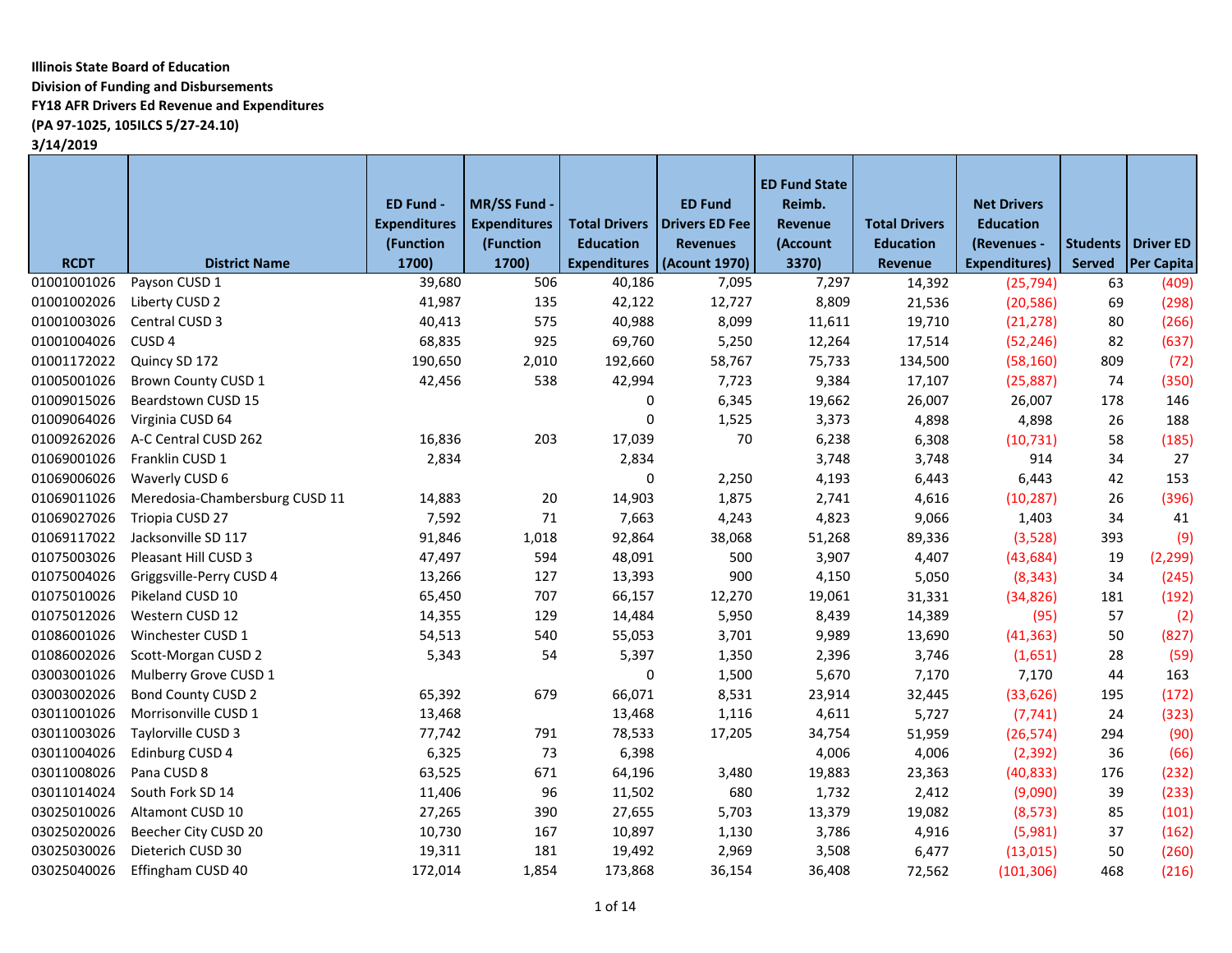|             |                                   |                     |                     |                      |                       | <b>ED Fund State</b> |                      |                      |               |                             |
|-------------|-----------------------------------|---------------------|---------------------|----------------------|-----------------------|----------------------|----------------------|----------------------|---------------|-----------------------------|
|             |                                   | ED Fund -           | MR/SS Fund -        |                      | <b>ED Fund</b>        | Reimb.               |                      | <b>Net Drivers</b>   |               |                             |
|             |                                   | <b>Expenditures</b> | <b>Expenditures</b> | <b>Total Drivers</b> | <b>Drivers ED Fee</b> | Revenue              | <b>Total Drivers</b> | <b>Education</b>     |               |                             |
|             |                                   | (Function           | (Function           | <b>Education</b>     | <b>Revenues</b>       | (Account             | <b>Education</b>     | (Revenues -          |               | <b>Students   Driver ED</b> |
| <b>RCDT</b> | <b>District Name</b>              | 1700)               | 1700)               | <b>Expenditures</b>  | (Acount 1970)         | 3370)                | Revenue              | <b>Expenditures)</b> | <b>Served</b> | Per Capita                  |
| 03025050026 | Teutopolis CUSD 50                | 49,993              | 277                 | 50,270               | 18,500                |                      | 18,500               | (31, 770)            | 143           | (222)                       |
| 03026201026 | Brownstown CUSD 201               | 13,926              | 115                 | 14,041               | 1,053                 | 4,117                | 5,170                | (8, 871)             | 22            | (403)                       |
| 03026202026 | St Elmo CUSD 202                  | 16,099              | 212                 | 16,311               | 2,050                 | 5,636                | 7,686                | (8,625)              | 28            | (308)                       |
| 03026203026 | Vandalia CUSD 203                 | 35,068              | 369                 | 35,437               | 1,050                 | 20,809               | 21,859               | (13, 578)            | 148           | (92)                        |
| 03026204026 | Ramsey CUSD 204                   | 17,911              | 220                 | 18,131               | 600                   | 4,106                | 4,706                | (13, 425)            | 22            | (610)                       |
| 03068002026 | Panhandle CUSD 2                  | 18,200              | 183                 | 18,383               | 6,090                 | 6,088                | 12,178               | (6, 205)             | 72            | (86)                        |
| 03068003026 | Hillsboro CUSD 3                  | 65,418              | 713                 | 66,131               | 6,832                 | 22,768               | 29,600               | (36, 531)            | 234           | (156)                       |
| 03068012026 | Litchfield CUSD 12                | 84,203              | 1,091               | 85,294               | 9,200                 | 18,840               | 28,040               | (57, 254)            | 147           | (389)                       |
| 03068022026 | Nokomis CUSD 22                   | 50,447              | 557                 | 51,004               | 2,050                 | 7,495                | 9,545                | (41, 459)            | 66            | (628)                       |
| 04004100026 | Belvidere CUSD 100                | 181,081             | 2,172               | 183,253              | 16,565                | 47,969               | 64,534               | (118, 719)           | 466           | (255)                       |
| 04101122022 | Harlem UD 122                     | 190,780             | 1,149               | 191,929              |                       | 67,363               | 67,363               | (124, 566)           | 352           | (354)                       |
| 04101205025 | Rockford SD 205                   | 688,845             | 7,772               | 696,617              | 38,756                | 275,181              | 313,937              | (382, 680)           | 2037          | (188)                       |
| 04101207016 | Hononegah CHD 207                 | 56,345              | 574                 | 56,919               | 28,043                | 21,887               | 49,930               | (6,989)              | 154           | (45)                        |
| 04101320026 | County of Winnebago SD 320        | 7,375               |                     | 7,375                |                       | 343                  | 343                  | (7,032)              | 55            | (128)                       |
| 04101323026 | Winnebago CUSD 323                | 21,528              | 175                 | 21,703               | 22,615                | 15,244               | 37,859               | 16,156               | 113           | 143                         |
| 05016202017 | Evanston Twp HSD 202              |                     |                     | $\Omega$             |                       | 28,206               | 28,206               | 28,206               | 118           | 239                         |
| 05016203017 | New Trier Twp HSD 203             | 172,007             | 1,845               | 173,852              |                       | 26,219               | 26,219               | (147, 633)           | 166           | (889)                       |
| 05016207017 | Maine Township HSD 207            | 470,303             | 5,756               | 476,059              | 61,170                | 88,429               | 149,599              | (326, 460)           | 638           | (512)                       |
| 05016211017 | Township HSD 211                  | 1,406,456           | 16,795              | 1,423,251            | 85,331                | 215,292              | 300,623              | (1, 122, 628)        | 1176          | (955)                       |
| 05016214017 | Township HSD 214                  | 1,440,138           | 17,348              | 1,457,486            | 71,084                | 121,747              | 192,831              | (1, 264, 655)        | 962           | (1, 315)                    |
| 05016219017 | Niles Twp HSD 219                 | 267,215             | 2,783               | 269,998              | 11,875                | 20,979               | 32,854               | (237, 144)           | 178           | (1, 332)                    |
| 05016225017 | Northfield Twp HSD 225            | 741,033             | 9,286               | 750,319              | 77,315                | 54,203               | 131,518              | (618, 801)           | 437           | (1, 416)                    |
| 06016200013 | Oak Park - River Forest SD 200    | 903,148             | 10,090              | 913,238              | 67,171                | 186,445              | 253,616              | (659, 622)           | 855           | (771)                       |
| 06016201017 | J S Morton HSD 201                | 21,202              | 216                 | 21,418               | 1,575                 | 16,169               | 17,744               | (3,674)              | 281           | (13)                        |
| 06016204017 | Lyons Twp HSD 204                 | 671,679             | 16,064              | 687,743              | 37,910                | 113,152              | 151,062              | (536, 681)           | 621           | (864)                       |
| 06016208017 | Riverside-Brookfield Twp SD 208   | 65,751              |                     | 65,751               | 42,277                | 33,887               | 76,164               | 10,413               | 237           | 44                          |
| 06016209017 | Proviso Twp HSD 209               | 87,536              | 860                 | 88,396               | 46,213                | 107,085              | 153,298              | 64,902               | 1446          | 45                          |
| 06016212016 | Leyden CHSD 212                   | 377,144             | 3,860               | 381,004              | 66,425                | 78,167               | 144,592              | (236, 412)           | 898           | (263)                       |
| 06016234016 | Ridgewood CHSD 234                | 18,237              | 620                 | 18,857               | 9,178                 | 11,649               | 20,827               | 1,970                | 138           | 14                          |
|             | 06016401026 Elmwood Park CUSD 401 | 18,865              |                     | 18,865               | 21,151                | 23,154               | 44,305               | 25,440               | 236           | 108                         |
| 07016205017 | Thornton Twp HSD 205              | 168,633             | 2,021               | 170,654              | 51,389                | 127,841              | 179,230              | 8,576                | 1030          | 8                           |
| 07016206017 | Bloom Twp HSD 206                 | 59,448              | 667                 | 60,115               | 50,450                | 44,966               | 95,416               | 35,301               | 232           | 152                         |
| 07016210017 | Lemont Twp HSD 210                | 139,258             | 1,540               | 140,798              |                       | 44,369               | 44,369               | (96, 429)            | 247           | (390)                       |
| 07016215017 | Thornton Fractional Twp HSD 215   | 361,369             | 4,118               | 365,487              | 6,825                 | 44,524               | 51,349               | (314, 138)           | 775           | (405)                       |
| 07016217016 | Argo CHSD 217                     | 59,085              | 739                 | 59,824               | 25,970                | 54,381               | 80,351               | 20,527               | 637           | 32                          |
| 07016218016 | <b>CHSD 218</b>                   | 1,332,423           | 15,625              | 1,348,048            | 127,669               | 213,277              | 340,946              | (1,007,102)          | 1318          | (764)                       |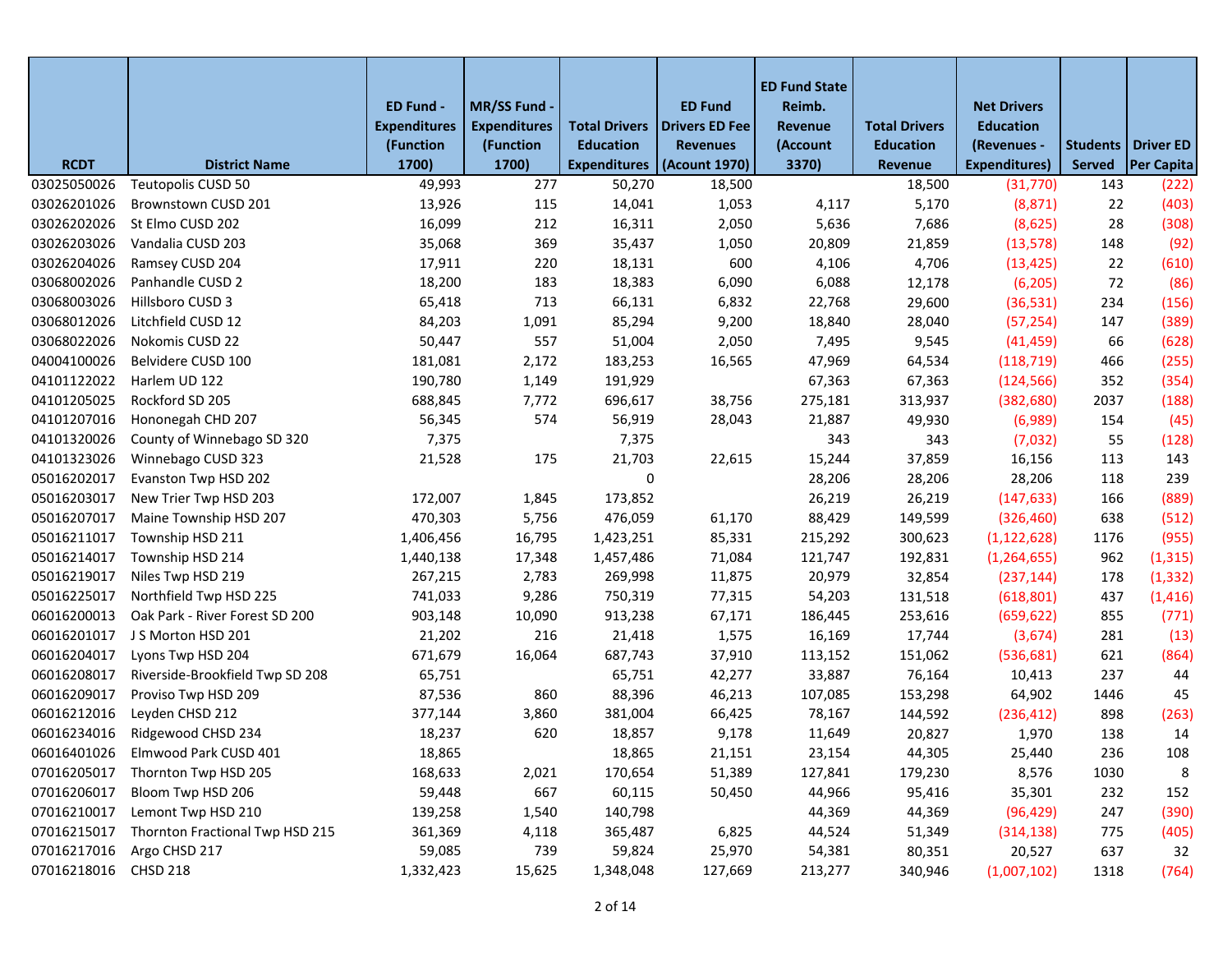|             |                                              | ED Fund -<br><b>Expenditures</b><br>(Function | MR/SS Fund -<br><b>Expenditures</b><br>(Function | <b>Total Drivers</b><br><b>Education</b> | <b>ED Fund</b><br>Drivers ED Fee<br><b>Revenues</b> | <b>ED Fund State</b><br>Reimb.<br>Revenue<br>(Account | <b>Total Drivers</b><br><b>Education</b> | <b>Net Drivers</b><br><b>Education</b><br>(Revenues - |               | Students   Driver ED |
|-------------|----------------------------------------------|-----------------------------------------------|--------------------------------------------------|------------------------------------------|-----------------------------------------------------|-------------------------------------------------------|------------------------------------------|-------------------------------------------------------|---------------|----------------------|
| <b>RCDT</b> | <b>District Name</b>                         | 1700)                                         | 1700)                                            | <b>Expenditures</b>                      | (Acount 1970)                                       | 3370)                                                 | <b>Revenue</b>                           | Expenditures)                                         | <b>Served</b> | <b>Per Capita</b>    |
| 07016220017 | Reavis Twp HSD 220                           |                                               |                                                  | $\mathbf 0$                              |                                                     | 77,479                                                | 77,479                                   | 77,479                                                | 395           | 196                  |
| 07016227017 | Rich Twp HSD 227                             | 124,576                                       | 1,073                                            | 125,649                                  |                                                     | 125,145                                               | 125,145                                  | (504)                                                 | 823           | (1)                  |
| 07016228016 | Bremen CHSD 228                              | 162,505                                       | 2,110                                            | 164,615                                  | 117,210                                             | 184,848                                               | 302,058                                  | 137,443                                               | 1200          | 115                  |
| 07016229016 | Oak Lawn CHSD 229                            |                                               |                                                  | 0                                        | 47,514                                              | 69,687                                                | 117,201                                  | 117,201                                               | 381           | 308                  |
| 07016230013 | Cons HSD 230                                 | 1,338,656                                     | 15,567                                           | 1,354,223                                | 119,106                                             | 184,289                                               | 303,395                                  | (1,050,828)                                           | 1089          | (965)                |
| 07016231016 | Evergreen Park CHSD 231                      | 47,919                                        | 565                                              | 48,484                                   | 19,325                                              | 29,961                                                | 49,286                                   | 802                                                   | 105           | 8                    |
| 07016233016 | Homewood Flossmoor CHSD 233                  | 220,809                                       | 3,328                                            | 224,137                                  | 36,905                                              | 79,962                                                | 116,867                                  | (107, 270)                                            | 675           | (159)                |
| 08008308026 | Eastland CUSD 308                            | 38,350                                        | 352                                              | 38,702                                   | 3,650                                               | 8,599                                                 | 12,249                                   | (26, 453)                                             | 56            | (472)                |
| 08008314026 | West Carroll CUSD 314                        | 65,321                                        | 834                                              | 66,155                                   | 7,900                                               | 12,923                                                | 20,823                                   | (45, 332)                                             | 84            | (540)                |
| 08008399026 | Chadwick-Milledgeville CUSD 399              | 33,681                                        | 389                                              | 34,070                                   | 1,800                                               | 8,816                                                 | 10,616                                   | (23, 454)                                             | 33            | (711)                |
| 08043119022 | East Dubuque USD 119                         | 64,589                                        | 749                                              | 65,338                                   | 3,290                                               | 11,027                                                | 14,317                                   | (51,021)                                              | 72            | (709)                |
| 08043120022 | Galena USD 120                               | 82,319                                        | 878                                              | 83,197                                   | 3,570                                               | 9,507                                                 | 13,077                                   | (70, 120)                                             | 59            | (1, 188)             |
| 08043205026 | Warren CUSD 205                              | 28,848                                        | 346                                              | 29,194                                   | 2,481                                               | 4,604                                                 | 7,085                                    | (22, 109)                                             | 24            | (921)                |
| 08043206026 | Stockton CUSD 206                            | 32,500                                        | 424                                              | 32,924                                   | 2,695                                               | 6,166                                                 | 8,861                                    | (24,063)                                              | 86            | (280)                |
| 08043210026 | River Ridge CUSD 210                         | 54,855                                        | 594                                              | 55,449                                   | 1,600                                               | 7,894                                                 | 9,494                                    | (45, 955)                                             | 34            | (1, 352)             |
| 08043211026 | Scales Mound CUSD 211                        | 12,489                                        | 152                                              | 12,641                                   | 650                                                 | 2,498                                                 | 3,148                                    | (9,493)                                               | 34            | (279)                |
| 08089145022 | Freeport SD 145                              | 134,988                                       | 1,351                                            | 136,339                                  | 14,950                                              | 38,759                                                | 53,709                                   | (82, 630)                                             | 227           | (364)                |
| 08089200026 | Pearl City CUSD 200                          | 44,895                                        | 450                                              | 45,345                                   | 8,075                                               | 7,966                                                 | 16,041                                   | (29, 304)                                             | 32            | (916)                |
| 08089201026 | Dakota CUSD 201                              | 28,910                                        |                                                  | 28,910                                   | 9,605                                               | 4,984                                                 | 14,589                                   | (14, 321)                                             | 80            | (179)                |
| 08089202026 | Lena Winslow CUSD 202                        | 27,827                                        | 295                                              | 28,122                                   | 7,875                                               | 10,274                                                | 18,149                                   | (9, 973)                                              | 70            | (142)                |
| 08089203026 | Orangeville CUSD 203                         | 17,264                                        | 215                                              | 17,479                                   | 6,682                                               | 5,195                                                 | 11,877                                   | (5,602)                                               | 30            | (187)                |
| 09010001026 | Fisher CUSD 1                                | 15,014                                        | 99                                               | 15,113                                   | 3,350                                               | 13,273                                                | 16,623                                   | 1,510                                                 | 41            | 37                   |
| 09010003026 | Mahomet-Seymour CUSD 3                       | 54,307                                        | 541                                              | 54,848                                   | 51,600                                              | 38,957                                                | 90,557                                   | 35,709                                                | 349           | 102                  |
| 09010004026 | Champaign CUSD 4                             | 161,601                                       | 2,053                                            | 163,654                                  | 33,050                                              | 81,164                                                | 114,214                                  | (49, 440)                                             | 788           | (63)                 |
| 09010007026 | Tolono CUSD 7                                | 55,968                                        | 668                                              | 56,636                                   |                                                     | 24,344                                                | 24,344                                   | (32, 292)                                             | 227           | (142)                |
| 09010008026 | Heritage CUSD 8                              | 31,731                                        | 393                                              | 32,124                                   | 6,939                                               | 8,977                                                 | 15,916                                   | (16, 208)                                             | 39            | (416)                |
| 09010116022 | Urbana SD 116                                | 165,190                                       | 3,304                                            | 168,494                                  | 7,010                                               | 45,355                                                | 52,365                                   | (116, 129)                                            | 302           | (385)                |
| 09010193017 | Rantoul Township HSD 193                     |                                               |                                                  | 0                                        | 3,325                                               | 32,014                                                | 35,339                                   | 35,339                                                | 250           | 141                  |
| 09010305016 | St Joseph Ogden CHSD 305                     | 99,959                                        | 868                                              | 100,827                                  | 15,150                                              | 21,491                                                | 36,641                                   | (64, 186)                                             | 191           | (336)                |
|             | 09027005026 Gibson City-Melvin-Sibley CUSD 5 |                                               |                                                  | 0                                        | 11,620                                              | 12,753                                                | 24,373                                   | 24,373                                                | 73            | 334                  |
| 09027010026 | Paxton-Buckley-Loda CUD 10                   | 97,819                                        | 1,078                                            | 98,897                                   | 9,589                                               | 20,851                                                | 30,440                                   | (68, 457)                                             | 141           | (486)                |
| 11012002C26 | Marshall CUSD 2C                             | 39,175                                        |                                                  | 39,175                                   |                                                     | 20,312                                                | 20,312                                   | (18, 863)                                             | 144           | (131)                |
| 11012003C26 | Martinsville CUSD 3C                         | 15,808                                        | 148                                              | 15,956                                   | 2,479                                               | 4,707                                                 | 7,186                                    | (8,770)                                               | 32            | (274)                |
| 11012004C26 | Casey-Westfield CUSD 4C                      | 13,805                                        | 93                                               | 13,898                                   | 5,950                                               | 9,886                                                 | 15,836                                   | 1,938                                                 | 131           | 15                   |
| 11015001026 | Charleston CUSD 1                            | 142,662                                       | 686                                              | 143,348                                  | 22,875                                              | 38,091                                                | 60,966                                   | (82, 382)                                             | 205           | (402)                |
| 11015002026 | Mattoon CUSD 2                               |                                               |                                                  | 0                                        |                                                     | 51,193                                                | 51,193                                   | 51,193                                                | 420           | 122                  |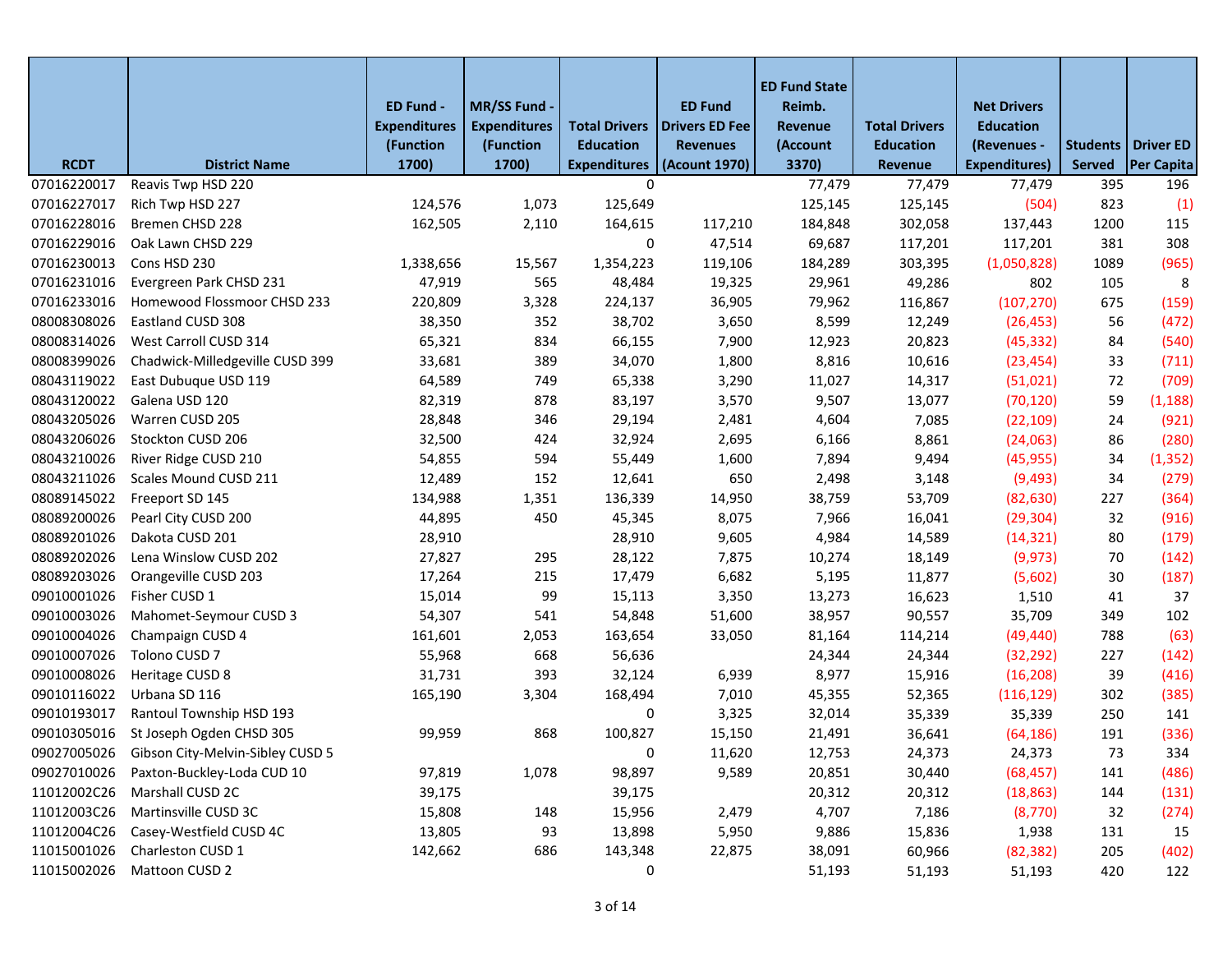|             |                                   |                                  |                                  |                                          |                                          | <b>ED Fund State</b>       |                                          |                                 |               |                             |
|-------------|-----------------------------------|----------------------------------|----------------------------------|------------------------------------------|------------------------------------------|----------------------------|------------------------------------------|---------------------------------|---------------|-----------------------------|
|             |                                   | ED Fund -<br><b>Expenditures</b> | MR/SS Fund -                     |                                          | <b>ED Fund</b>                           | Reimb.                     |                                          | <b>Net Drivers</b>              |               |                             |
|             |                                   | (Function                        | <b>Expenditures</b><br>(Function | <b>Total Drivers</b><br><b>Education</b> | <b>Drivers ED Fee</b><br><b>Revenues</b> | <b>Revenue</b><br>(Account | <b>Total Drivers</b><br><b>Education</b> | <b>Education</b><br>(Revenues - |               | <b>Students   Driver ED</b> |
| <b>RCDT</b> | <b>District Name</b>              | 1700)                            | 1700)                            | <b>Expenditures</b>                      | (Acount 1970)                            | 3370)                      | Revenue                                  | <b>Expenditures)</b>            | <b>Served</b> | Per Capita                  |
| 11015005026 | Oakland CUSD 5                    | 8,868                            | 67                               | 8,935                                    | 1,300                                    | 3,298                      | 4,598                                    | (4, 337)                        | 30            | (145)                       |
| 11018003026 | Neoga CUSD 3                      | 29,666                           | 326                              | 29,992                                   | 4,800                                    | 9,249                      | 14,049                                   | (15, 943)                       | 75            | (213)                       |
| 11018077026 | Cumberland CUSD 77                | 79,209                           | 1,005                            | 80,214                                   | 3,050                                    | 12,645                     | 15,695                                   | (64, 519)                       | 92            | (701)                       |
| 11021301026 | Tuscola CUSD 301                  |                                  |                                  | 0                                        | 3,446                                    | 14,606                     | 18,052                                   | 18,052                          | 138           | 131                         |
| 11021302026 | Villa Grove CUSD 302              |                                  |                                  | 0                                        |                                          | 5,474                      | 5,474                                    | 5,474                           | 64            | 86                          |
| 11021305026 | Arthur CUSD 305                   | 10,194                           | 121                              | 10,315                                   |                                          | 18,292                     | 18,292                                   | 7,977                           | 176           | 45                          |
| 11021306026 | Arcola CUSD 306                   | 30,819                           | 333                              | 31,152                                   | 1,850                                    | 8,012                      | 9,862                                    | (21, 290)                       | 126           | (169)                       |
| 11023001026 | Shiloh CUSD 1                     |                                  |                                  | 0                                        | 1,100                                    | 5,713                      | 6,813                                    | 6,813                           | 26            | 262                         |
| 11023003026 | Kansas CUSD 3                     | 12,604                           | 138                              | 12,742                                   | 90                                       | 3,895                      | 3,985                                    | (8, 757)                        | 36            | (243)                       |
| 11023004026 | Paris CUSD 4                      |                                  |                                  | 0                                        |                                          | 7,937                      | 7,937                                    | 7,937                           | 33            | 241                         |
| 11023006026 | Edgar County CUD 6                | 8,204                            | 96                               | 8,300                                    | 3,865                                    | 3,918                      | 7,783                                    | (517)                           | 32            | (16)                        |
| 11023095025 | Paris-Union SD 95                 |                                  |                                  | 0                                        |                                          | 13,370                     | 13,370                                   | 13,370                          | 60            | 223                         |
| 11070300026 | Sullivan CUSD 300                 | 26,735                           | 202                              | 26,937                                   | 3,450                                    | 17,159                     | 20,609                                   | (6, 328)                        | 168           | (38)                        |
| 11070302026 | Okaw Valley CUSD 302              | 13,314                           | 107                              | 13,421                                   | 1,590                                    | 5,299                      | 6,889                                    | (6, 532)                        | 59            | (111)                       |
| 11087001026 | Windsor CUSD 1                    | 41,735                           | 585                              | 42,320                                   | 3,670                                    | 3,657                      | 7,327                                    | (34,993)                        | 47            | (745)                       |
| 11087003A26 | Cowden-Herrick CUSD 3A            | 17,198                           | 191                              | 17,389                                   | 3,300                                    | 6,022                      | 9,322                                    | (8,067)                         | 45            | (179)                       |
| 11087004026 | Shelbyville CUSD 4                | 29,947                           | 379                              | 30,326                                   | 4,700                                    | 15,290                     | 19,990                                   | (10, 336)                       | 138           | (75)                        |
| 11087005A26 | Stewardson-Strasburg CUD 5A       | 17,502                           | 220                              | 17,722                                   | 5,250                                    | 3,975                      | 9,225                                    | (8, 497)                        | 32            | (266)                       |
| 11087021026 | Central A & M CUD 21              | 46,747                           | 28                               | 46,775                                   | 6,945                                    | 12,253                     | 19,198                                   | (27, 577)                       | 57            | (484)                       |
| 12013010026 | Clay City CUSD 10                 | 4,759                            | 68                               | 4,827                                    |                                          | 3,450                      | 3,450                                    | (1, 377)                        | 17            | (81)                        |
| 12013025026 | North Clay CUSD 25                | 20,484                           | 277                              | 20,761                                   | 4,125                                    | 10,508                     | 14,633                                   | (6, 128)                        | 69            | (89)                        |
| 12013035026 | Flora CUSD 35                     |                                  |                                  | 0                                        |                                          | 20,015                     | 20,015                                   | 20,015                          | 151           | 133                         |
| 12017001026 | Hutsonville CUSD 1                | 15,192                           |                                  | 15,192                                   |                                          | 5,503                      | 5,503                                    | (9,689)                         | 48            | (202)                       |
| 12017002026 | Robinson CUSD 2                   | 27,353                           | 357                              | 27,710                                   |                                          | 21,000                     | 21,000                                   | (6, 710)                        | 155           | (43)                        |
| 12017003026 | Palestine CUSD 3                  | 16,198                           | 192                              | 16,390                                   | 1,300                                    | 5,743                      | 7,043                                    | (9, 347)                        | 16            | (584)                       |
| 12017004026 | Oblong CUSD 4                     | 55,706                           | 622                              | 56,328                                   | 1,975                                    | 7,714                      | 9,689                                    | (46, 639)                       | 60            | (777)                       |
| 12040001026 | Jasper County CUD 1               | 42,776                           | 714                              | 43,490                                   | 7,858                                    | 19,598                     | 27,456                                   | (16,034)                        | 183           | (88)                        |
| 12051010026 | Red Hill CUSD 10                  | 65,373                           | 806                              | 66,179                                   | 3,400                                    | 15,285                     | 18,685                                   | (47, 494)                       | 84            | (565)                       |
| 12051020026 | Lawrence County CUD 20            | 41,077                           | 549                              | 41,626                                   | 3,126                                    | 13,852                     | 16,978                                   | (24, 648)                       | 63            | (391)                       |
| 12080001026 | <b>Richland County CUSD 1</b>     | 61,641                           | 748                              | 62,389                                   | 18,877                                   | 35,905                     | 54,782                                   | (7,607)                         | 279           | (27)                        |
| 13014001026 | Carlyle CUSD 1                    | 34,963                           | 401                              | 35,364                                   | 21,389                                   | 13,573                     | 34,962                                   | (402)                           | 134           | (3)                         |
| 13014003026 | Wesclin CUSD 3                    | 53,004                           | 942                              | 53,946                                   | 10,532                                   | 18,207                     | 28,739                                   | (25, 207)                       | 150           | (168)                       |
| 13014071016 | Central CHSD 71                   | 42,209                           |                                  | 42,209                                   |                                          | 43,386                     | 43,386                                   | 1,177                           | 376           | 3                           |
| 13041001026 | Waltonville CUSD 1                |                                  |                                  | 0                                        |                                          |                            | 0                                        | 0                               | 24            | 0                           |
| 13041201017 | Mt Vernon Twp HSD 201             | 312,970                          | 3,553                            | 316,523                                  |                                          | 62,396                     | 62,396                                   | (254, 127)                      | 325           | (782)                       |
| 13041209027 | Woodlawn Unit School District 209 | 15,947                           | 106                              | 16,053                                   | 1,950                                    | 7,624                      | 9,574                                    | (6, 479)                        | 45            | (144)                       |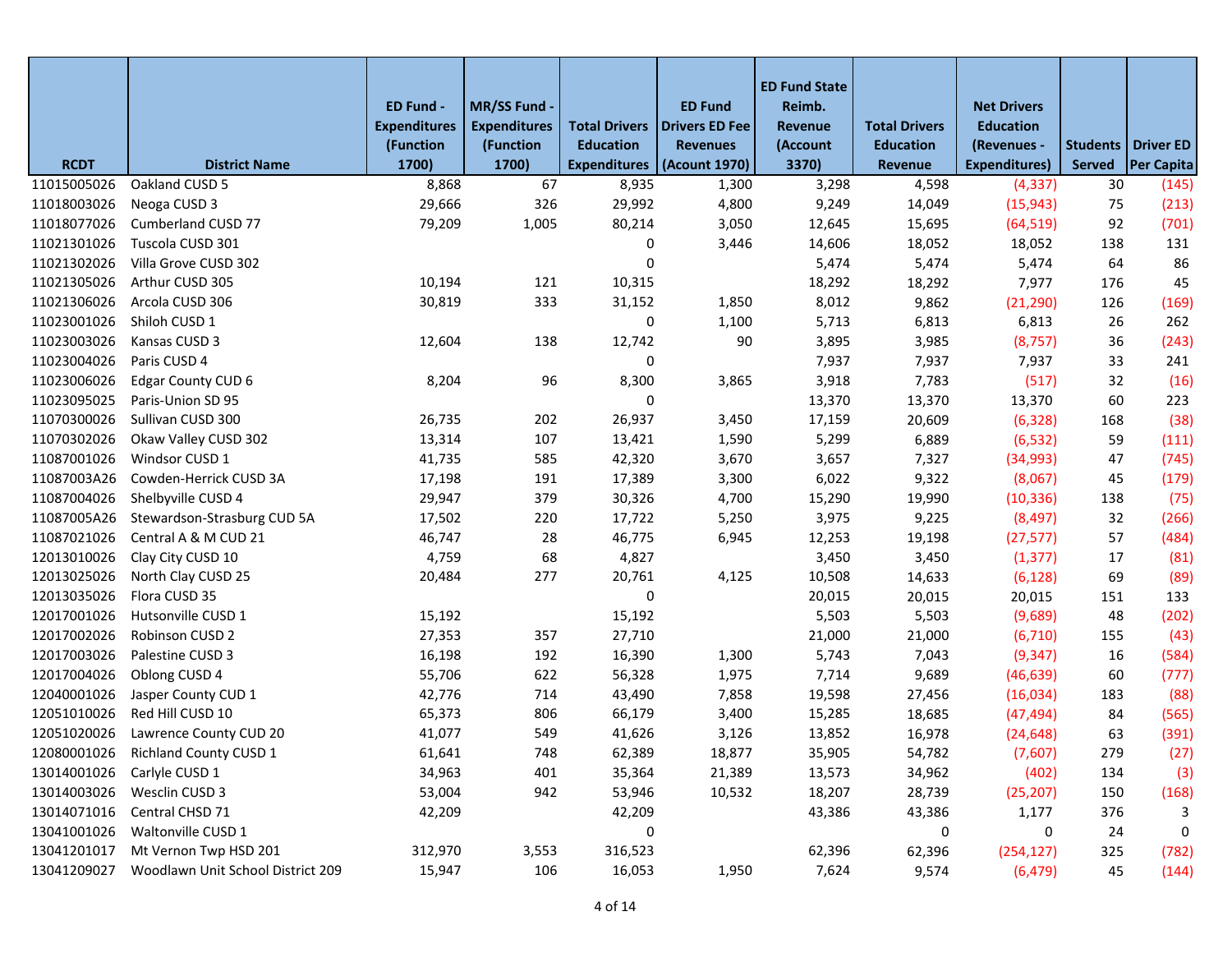|                          |                                  | ED Fund -                        | <b>MR/SS Fund</b>                |                                          | <b>ED Fund</b>                           | <b>ED Fund State</b><br>Reimb. |                                          | <b>Net Drivers</b>              |        |                      |
|--------------------------|----------------------------------|----------------------------------|----------------------------------|------------------------------------------|------------------------------------------|--------------------------------|------------------------------------------|---------------------------------|--------|----------------------|
|                          |                                  | <b>Expenditures</b><br>(Function | <b>Expenditures</b><br>(Function | <b>Total Drivers</b><br><b>Education</b> | <b>Drivers ED Fee</b><br><b>Revenues</b> | Revenue<br>(Account            | <b>Total Drivers</b><br><b>Education</b> | <b>Education</b><br>(Revenues - |        | Students   Driver ED |
| <b>RCDT</b>              | <b>District Name</b>             | 1700)                            | 1700)                            | <b>Expenditures</b>                      | (Acount 1970)                            | 3370)                          | Revenue                                  | <b>Expenditures)</b>            | Served | <b>Per Capita</b>    |
| 13041318027              | Bluford Unit School District 318 |                                  |                                  | 0                                        |                                          | 5,656                          | 5,656                                    | 5,656                           | 44     | 129                  |
| 13058100026              | Patoka CUSD 100                  | 16,282                           | 171                              | 16,453                                   |                                          | 2,943                          | 2,943                                    | (13,510)                        | 23     | (587)                |
| 13058200017              | Centralia HSD 200                | 201,371                          | 2,192                            | 203,563                                  |                                          | 39,786                         | 39,786                                   | (163, 777)                      | 211    | (776)                |
| 13058401026              | South Central CUD 401            | 25,740                           | 262                              | 26,002                                   | 4,700                                    |                                | 4,700                                    | (21, 302)                       | 89     | (239)                |
| 13058501026              | Sandoval CUSD 501                | 5,036                            | 21                               | 5,057                                    |                                          | 5,052                          | 5,052                                    | (5)                             | 23     | (0)                  |
| 13058600016              | Salem CHSD 600                   | 17,132                           | 199                              | 17,331                                   | 8,195                                    | 32,217                         | 40,412                                   | 23,081                          | 213    | 108                  |
| 13058722026              | Odin PSD 722                     | 1,087                            | 14                               | 1,101                                    |                                          | 2,339                          | 2,339                                    | 1,238                           | 16     | 77                   |
| 13095010026              | West Washington Co CUD 10        | 45,086                           | 474                              | 45,560                                   | 4,675                                    | 8,355                          | 13,030                                   | (32, 530)                       | 67     | (486)                |
| 13095099016              | Nashville CHSD 99                | 88,860                           | 1,174                            | 90,034                                   | 6,698                                    | 20,322                         | 27,020                                   | (63, 014)                       | 170    | (371)                |
| 15016299025              | City of Chicago SD 299           | 2,678,580                        |                                  | 2,678,580                                |                                          | 3,566,286                      | 3,566,286                                | 887,706                         | 27519  | 32                   |
| 16019424026              | Genoa Kingston CUSD 424          | 59,363                           | 301                              | 59,664                                   | 17,300                                   | 4,011                          | 21,311                                   | (38, 353)                       | 91     | (421)                |
| 16019425026              | Indian Creek CUSD 425            | 29,466                           | 323                              | 29,789                                   | 3,569                                    | 6,013                          | 9,582                                    | (20, 207)                       | 33     | (612)                |
| 16019426026              | Hiawatha CUSD 426                | 3,822                            | 47                               | 3,869                                    | 2,500                                    | 2,189                          | 4,689                                    | 820                             | 16     | 51                   |
| 16019427026              | Sycamore CUSD 427                | 277,143                          | 3,127                            | 280,270                                  |                                          | 74,030                         | 74,030                                   | (206, 240)                      | 272    | (758)                |
| 16019428026              | DeKalb CUSD 428                  | 255,830                          | 2,561                            | 258,391                                  | 26,875                                   | 47,647                         | 74,522                                   | (183, 869)                      | 338    | (544)                |
| 16019429026              | Hinckley Big Rock CUSD 429       |                                  |                                  | 0                                        | 6,542                                    | 9,152                          | 15,694                                   | 15,694                          | 43     | 365                  |
| 16019430026              | Sandwich CUSD 430                | 4,420                            | 25                               | 4,445                                    | 17,599                                   | 25,465                         | 43,064                                   | 38,619                          | 104    | 371                  |
| 16019432026              | Somonauk CUSD 432                | 52,656                           | 438                              | 53,094                                   | 13,022                                   | 10,667                         | 23,689                                   | (29, 405)                       | 79     | (372)                |
| 17020015026              | Clinton CUSD 15                  | 111,820                          | 1,279                            | 113,099                                  | 12,400                                   | 26,588                         | 38,988                                   | (74, 111)                       | 229    | (324)                |
| 17020018026              | Blue Ridge CUSD 18               | 53,161                           | 593                              | 53,754                                   | 4,345                                    | 11,037                         | 15,382                                   | (38, 372)                       | 76     | (505)                |
| 17053005026              | Woodland CUSD 5                  |                                  |                                  | 0                                        |                                          | 6,547                          | 6,547                                    | 6,547                           | 35     | 187                  |
| 17053006J26              | Tri Point CUSD 6-J               | 3,232                            |                                  | 3,232                                    | 1,450                                    | 5,090                          | 6,540                                    | 3,308                           | 25     | 132                  |
| 17053008026              | Prairie Central CUSD 8           |                                  |                                  | 0                                        | 17,151                                   | 28,029                         | 45,180                                   | 45,180                          | 129    | 350                  |
| 17053074027              | Flanagan-Cornell Dist 74         |                                  |                                  | 0                                        | 2,226                                    | 4,142                          | 6,368                                    | 6,368                           | 25     | 255                  |
| 17053090017              | Pontiac Twp HSD 90               | 123,261                          | 1,621                            | 124,882                                  | 16,851                                   | 33,342                         | 50,193                                   | (74, 689)                       | 265    | (282)                |
| 17053230017              | Dwight Twp HSD 230               |                                  |                                  | 0                                        | 3,367                                    | 10,053                         | 13,420                                   | 13,420                          | 70     | 192                  |
| 17054021026              | Hartsburg Emden CUSD 21          | 11,500                           | 115                              | 11,615                                   | 788                                      | 3,082                          | 3,870                                    | (7, 745)                        | 26     | (298)                |
| 17054023026              | Mt Pulaski CUSD 23               | 45,049                           | 536                              | 45,585                                   | 3,147                                    | 7,553                          | 10,700                                   | (34, 885)                       | 61     | (572)                |
| 17054404016              | Lincoln CHSD 404                 | 174,090                          | 2,142                            | 176,232                                  | 19,150                                   | 39,003                         | 58,153                                   | (118,079)                       | 257    | (459)                |
| 17064002026 LeRoy CUSD 2 |                                  | 66,521                           | 825                              | 67,346                                   | 7,352                                    | 10,565                         | 17,917                                   | (49, 429)                       | 104    | (475)                |
| 17064003026              | Tri Valley CUSD 3                | 34,552                           | 484                              | 35,036                                   |                                          | 11,252                         | 11,252                                   | (23, 784)                       | 89     | (267)                |
| 17064004026              | Heyworth CUSD 4                  | 83,231                           | 1,179                            | 84,410                                   | 8,750                                    | 10,620                         | 19,370                                   | (65,040)                        | 56     | (1, 161)             |
| 17064005026              | <b>McLean County USD 5</b>       | 67,631                           | 202                              | 67,833                                   | 88,004                                   | 68,486                         | 156,490                                  | 88,657                          | 689    | 129                  |
| 17064007026              | Lexington CUSD 7                 | 20,142                           | 259                              | 20,401                                   | 7,510                                    | 5,355                          | 12,865                                   | (7, 536)                        | 31     | (243)                |
| 17064016026              | Olympia CUSD 16                  | 38,709                           | 442                              | 39,151                                   | 11,878                                   | 13,650                         | 25,528                                   | (13, 623)                       | 116    | (117)                |
| 17064019026              | Ridgeview CUSD 19                | 60,589                           | 169                              | 60,758                                   | 6,877                                    | 8,614                          | 15,491                                   | (45, 267)                       | 44     | (1,029)              |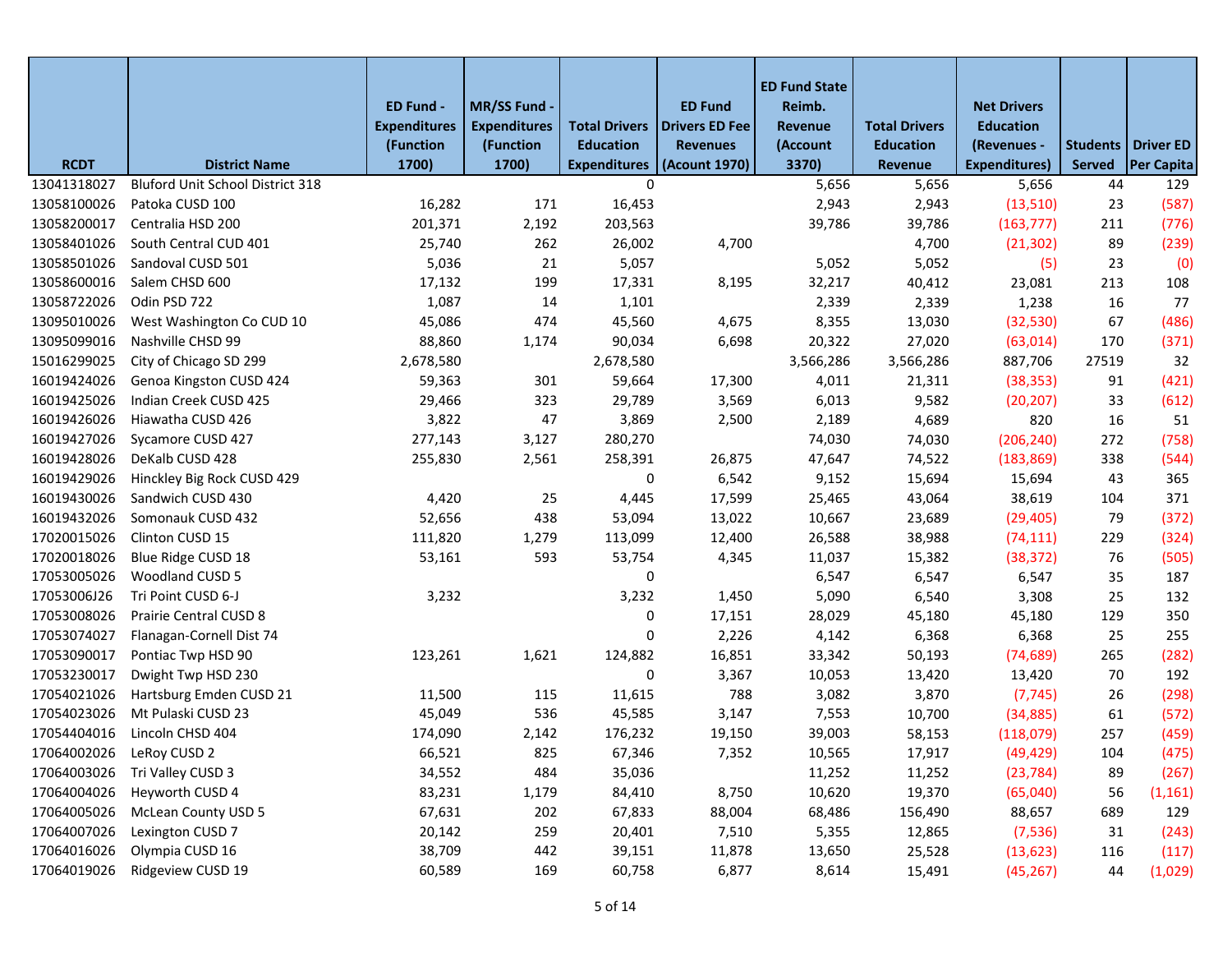|             |                                              | ED Fund -<br><b>Expenditures</b><br>(Function | MR/SS Fund -<br><b>Expenditures</b><br>(Function | <b>Total Drivers</b><br><b>Education</b> | <b>ED Fund</b><br><b>Drivers ED Fee</b><br><b>Revenues</b> | <b>ED Fund State</b><br>Reimb.<br>Revenue<br>(Account | <b>Total Drivers</b><br><b>Education</b> | <b>Net Drivers</b><br><b>Education</b><br>(Revenues - |               | Students   Driver ED |
|-------------|----------------------------------------------|-----------------------------------------------|--------------------------------------------------|------------------------------------------|------------------------------------------------------------|-------------------------------------------------------|------------------------------------------|-------------------------------------------------------|---------------|----------------------|
| <b>RCDT</b> | <b>District Name</b>                         | 1700)                                         | 1700)                                            | <b>Expenditures</b>                      | (Acount 1970)                                              | 3370)                                                 | Revenue                                  | <b>Expenditures)</b>                                  | <b>Served</b> | <b>Per Capita</b>    |
| 17064087025 | <b>Bloomington SD 87</b>                     | 38,928                                        | 468                                              | 39,396                                   | 625                                                        | 5,860                                                 | 6,485                                    | (32, 911)                                             | 38            | (866)                |
| 19022066002 | Center Cass SD 66                            |                                               | 666                                              | 666                                      |                                                            |                                                       | 0                                        | (666)                                                 | 0             | 0                    |
| 19022086017 | Hinsdale Twp HSD 86                          | 18,853                                        | 791                                              | 19,644                                   | 386,720                                                    | 58,695                                                | 445,415                                  | 425,771                                               | 369           | 1,154                |
| 19022087017 | Glenbard Twp HSD 87                          |                                               |                                                  | 0                                        | 332,764                                                    | 260,469                                               | 593,233                                  | 593,233                                               | 1388          | 427                  |
| 19022088016 | DuPage HSD 88                                | 224,982                                       | 10,926                                           | 235,908                                  | 87,277                                                     | 140,701                                               | 227,978                                  | (7,930)                                               | 1212          | (7)                  |
| 19022094016 | CHSD 94                                      |                                               |                                                  | 0                                        |                                                            | 60,942                                                | 60,942                                   | 60,942                                                | 481           | 127                  |
| 19022099016 | CHSD 99                                      | 932,599                                       | 11,318                                           | 943,917                                  | 85,321                                                     | 118,612                                               | 203,933                                  | (739, 984)                                            | 696           | (1,063)              |
| 19022100016 | Fenton CHSD 100                              | 139,622                                       | 1,866                                            | 141,488                                  | 45,567                                                     | 46,560                                                | 92,127                                   | (49, 361)                                             | 466           | (106)                |
| 19022108016 | Lake Park CHSD 108                           | 453,984                                       | 4,270                                            | 458,254                                  | 84,504                                                     | 99,615                                                | 184,119                                  | (274, 135)                                            | 468           | (586)                |
| 19022200026 | <b>CUSD 200</b>                              | 457,140                                       | 4,918                                            | 462,058                                  | 85,571                                                     | 85,986                                                | 171,557                                  | (290, 501)                                            | 549           | (529)                |
| 19022201026 | <b>CUSD 201</b>                              | 72,319                                        | 1,335                                            | 73,654                                   | 14,413                                                     | 16,187                                                | 30,600                                   | (43,054)                                              | 85            | (507)                |
| 19022202026 | Lisle CUSD 202                               | 238,551                                       | 2,668                                            | 241,219                                  | 22,886                                                     | 31,461                                                | 54,347                                   | (186, 872)                                            | 134           | (1, 395)             |
| 19022203026 | Naperville CUSD 203                          |                                               |                                                  | 0                                        |                                                            | 145,219                                               | 145,219                                  | 145,219                                               | 698           | 208                  |
| 19022204026 | Indian Prairie CUSD 204                      |                                               |                                                  | 0                                        | 194,950                                                    | 158,424                                               | 353,374                                  | 353,374                                               | 803           | 440                  |
| 19022205026 | Elmhurst SD 205                              | 160,023                                       | 2,241                                            | 162,264                                  | 108,255                                                    | 77,641                                                | 185,896                                  | 23,632                                                | 443           | 53                   |
| 20024001026 | <b>Edwards County CUSD 1</b>                 | 59,080                                        | 524                                              | 59,604                                   | 4,370                                                      | 13,623                                                | 17,993                                   | (41, 611)                                             | 114           | (365)                |
| 20030007026 | Gallatin CUSD 7                              | 26,634                                        | 383                                              | 27,017                                   | 1,200                                                      | 10,534                                                | 11,734                                   | (15, 283)                                             | 65            | (235)                |
| 20033010026 | Hamilton Co CUSD 10                          |                                               |                                                  | 0                                        | 9,692                                                      | 17,385                                                | 27,077                                   | 27,077                                                | 154           | 176                  |
| 20035001026 | Hardin County CUSD 1                         | 22,100                                        | 301                                              | 22,401                                   |                                                            | 8,221                                                 | 8,221                                    | (14, 180)                                             | 74            | (192)                |
| 20076001026 | Pope Co CUD 1                                | 42,314                                        | 496                                              | 42,810                                   | 1,350                                                      | 8,194                                                 | 9,544                                    | (33, 266)                                             | 40            | (832)                |
| 20083001026 | Galatia CUSD 1                               | 20,435                                        | 256                                              | 20,691                                   | 550                                                        | 5,581                                                 | 6,131                                    | (14, 560)                                             | 50            | (291)                |
| 20083002026 | Carrier Mills-Stonefort CUSD 2               | 74,279                                        | 809                                              | 75,088                                   |                                                            | 6,846                                                 | 6,846                                    | (68, 242)                                             | 32            | (2, 133)             |
| 20083003026 | Harrisburg CUSD 3                            |                                               |                                                  | 0                                        | 3,815                                                      | 27,126                                                | 30,941                                   | 30,941                                                | 160           | 193                  |
| 20083004026 | Eldorado CUSD 4                              | 61,742                                        | 540                                              | 62,282                                   | 2,950                                                      | 14,768                                                | 17,718                                   | (44, 564)                                             | 123           | (362)                |
| 20093348026 | Wabash CUSD 348                              |                                               |                                                  | 0                                        | 8,355                                                      | 19,327                                                | 27,682                                   | 27,682                                                | 198           | 140                  |
| 20096100026 | Wayne City CUSD 100                          | 16,940                                        | 181                                              | 17,121                                   |                                                            | 6,700                                                 | 6,700                                    | (10, 421)                                             | 80            | (130)                |
| 20096200026 | North Wayne CUSD 200                         | 17,683                                        | 188                                              | 17,871                                   | 1,225                                                      | 6,316                                                 | 7,541                                    | (10, 330)                                             | 37            | (279)                |
| 20096225016 | Fairfield Comm H S Dist 225                  |                                               |                                                  | 0                                        |                                                            | 22,294                                                | 22,294                                   | 22,294                                                | 184           | 121                  |
| 20097001026 | Grayville CUSD 1                             | 8,276                                         | 84                                               | 8,360                                    | 725                                                        | 3,489                                                 | 4,214                                    | (4, 146)                                              | 23            | (180)                |
|             | 20097003026 Norris City-Omaha-Enfield CUSD 3 |                                               |                                                  | 0                                        | 500                                                        | 10,328                                                | 10,828                                   | 10,828                                                | 77            | 141                  |
| 20097005026 | Carmi-White County CUSD 5                    | 85,928                                        | 1,023                                            | 86,951                                   | 3,810                                                      | 17,542                                                | 21,352                                   | (65, 599)                                             | 125           | (525)                |
| 21028099026 | Christopher USD 99                           | 7,577                                         |                                                  | 7,577                                    |                                                            | 12,121                                                | 12,121                                   | 4,544                                                 | 61            | 74                   |
| 21028103013 | Benton Cons HSD 103                          | 135,913                                       | 1,083                                            | 136,996                                  | 5,660                                                      | 25,139                                                | 30,799                                   | (106, 197)                                            | 226           | (470)                |
| 21028168026 | Frankfort CUSD 168                           | 190,553                                       | 1,921                                            | 192,474                                  | 2,350                                                      | 23,250                                                | 25,600                                   | (166, 874)                                            | 136           | (1, 227)             |
| 21028174026 | Thompsonville CUSD 174                       | 15,717                                        | 166                                              | 15,883                                   | 900                                                        | 7,317                                                 | 8,217                                    | (7,666)                                               | 18            | (426)                |
| 21028188026 | Zeigler-Royalton CUSD 188                    |                                               |                                                  | 0                                        |                                                            | 8,026                                                 | 8,026                                    | 8,026                                                 | 53            | 151                  |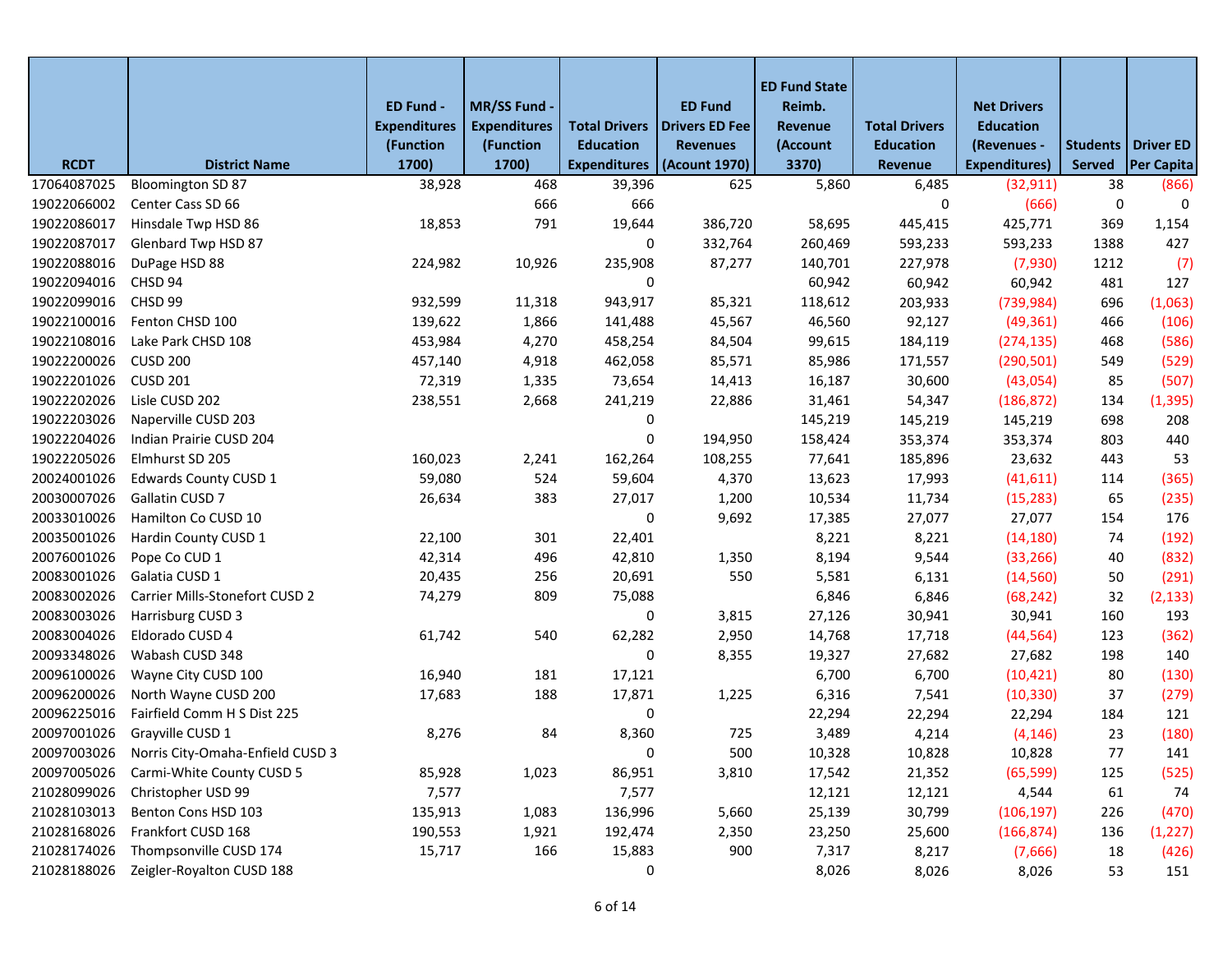|             |                                            | ED Fund -<br><b>Expenditures</b> | <b>MR/SS Fund</b><br><b>Expenditures</b> | <b>Total Drivers</b> | <b>ED Fund</b><br><b>Drivers ED Fee</b> | <b>ED Fund State</b><br>Reimb.<br>Revenue | <b>Total Drivers</b> | <b>Net Drivers</b><br><b>Education</b> |                             |                   |
|-------------|--------------------------------------------|----------------------------------|------------------------------------------|----------------------|-----------------------------------------|-------------------------------------------|----------------------|----------------------------------------|-----------------------------|-------------------|
|             |                                            | (Function                        | (Function                                | <b>Education</b>     | <b>Revenues</b>                         | (Account                                  | <b>Education</b>     | (Revenues -                            | <b>Students   Driver ED</b> |                   |
| <b>RCDT</b> | <b>District Name</b>                       | 1700)                            | 1700)                                    | <b>Expenditures</b>  | (Acount 1970)                           | 3370)                                     | Revenue              | <b>Expenditures)</b>                   | <b>Served</b>               | <b>Per Capita</b> |
| 21028196026 | Sesser-Valier CUSD 196                     | 59,428                           | 613                                      | 60,041               | 750                                     | 9,350                                     | 10,100               | (49, 941)                              | 84                          | (595)             |
| 21044001026 | Goreville CUD 1                            | 60,026                           | 781                                      | 60,807               |                                         | 9,130                                     | 9,130                | (51, 677)                              | 65                          | (795)             |
| 21044133017 | Vienna HSD 133                             | 40,641                           | 493                                      | 41,134               | 7,713                                   | 17,208                                    | 24,921               | (16, 213)                              | 178                         | (91)              |
| 21061001026 | Massac UD 1                                |                                  |                                          | 0                    |                                         | 23,537                                    | 23,537               | 23,537                                 | 236                         | 100               |
| 21061038026 | Joppa-Maple Grove UD 38                    | 14,695                           | 205                                      | 14,900               | 350                                     | 3,730                                     | 4,080                | (10, 820)                              | 21                          | (515)             |
| 21100001026 | Johnston City CUSD 1                       | 53,878                           | 543                                      | 54,421               | 11,750                                  | 14,116                                    | 25,866               | (28, 555)                              | 86                          | (332)             |
| 21100002026 | Marion CUSD 2                              |                                  |                                          | 0                    | 10,640                                  | 39,274                                    | 49,914               | 49,914                                 | 331                         | 151               |
| 21100003026 | Crab Orchard CUSD 3                        | 772                              |                                          | 772                  | 1,370                                   | 6,420                                     | 7,790                | 7,018                                  | 33                          | 213               |
| 21100004026 | Herrin CUSD 4                              |                                  |                                          | $\mathbf 0$          | 31,934                                  | 38,183                                    | 70,117               | 70,117                                 | 221                         | 317               |
| 21100005026 | Carterville CUSD 5                         | 94,468                           | 970                                      | 95,438               | 14,667                                  | 24,804                                    | 39,471               | (55, 967)                              | 292                         | (192)             |
| 24032001026 | Coal City CUSD 1                           |                                  |                                          | 0                    | 18,505                                  | 28,912                                    | 47,417               | 47,417                                 | 173                         | 274               |
| 24032073017 | Gardner S Wilmington Twp HSD 73            | 76,235                           | 860                                      | 77,095               | 4,690                                   | 9,394                                     | 14,084               | (63, 011)                              | 64                          | (985)             |
| 24032101016 | Morris CHSD 101                            |                                  |                                          | 0                    | 27,407                                  | 40,752                                    | 68,159               | 68,159                                 | 330                         | 207               |
| 24032111016 | Minooka CHSD 111                           | 772,798                          | 8,348                                    | 781,146              | 64,134                                  | 101,598                                   | 165,732              | (615, 414)                             | 494                         | (1, 246)          |
| 24047018016 | Newark CHSD 18                             | 40,752                           | 377                                      | 41,129               | 2,200                                   | 7,546                                     | 9,746                | (31, 383)                              | 26                          | (1, 207)          |
| 24047088026 | Plano CUSD 88                              | 100,794                          | 1,489                                    | 102,283              | 19,196                                  | 22,107                                    | 41,303               | (60, 980)                              | 150                         | (407)             |
| 24047115026 | Yorkville CUSD 115                         | 12,837                           |                                          | 12,837               |                                         | 41,156                                    | 41,156               | 28,319                                 | 264                         | 107               |
| 24047308026 | <b>CUSD 308</b>                            | 594,869                          | 7,027                                    | 601,896              | 132,778                                 | 165,823                                   | 298,601              | (303, 295)                             | 1133                        | (268)             |
| 26029001026 | Astoria CUSD 1                             | 119                              |                                          | 119                  | 1,300                                   | 2,055                                     | 3,355                | 3,236                                  | 45                          | 72                |
| 26029002026 | VITCUSD <sub>2</sub>                       |                                  |                                          | 0                    |                                         | 5,437                                     | 5,437                | 5,437                                  | 36                          | 151               |
| 26029003026 | <b>CUSD 3 Fulton County</b>                | 16,730                           |                                          | 16,730               |                                         | 6,600                                     | 6,600                | (10, 130)                              | 70                          | (145)             |
| 26029004026 | Spoon River Valley CUSD 4                  | 12,799                           | 139                                      | 12,938               | 700                                     | 5,364                                     | 6,064                | (6, 874)                               | 25                          | (275)             |
| 26029066025 | Canton Union SD 66                         | 75,928                           | 756                                      | 76,684               | 11,290                                  | 34,863                                    | 46,153               | (30,531)                               | 301                         | (101)             |
| 26029097026 | Lewistown CUSD 97                          | 14,210                           | 50                                       | 14,260               | 5,720                                   | 8,277                                     | 13,997               | (263)                                  | 73                          | (4)               |
| 26034307016 | Illini West H S Dist 307                   | 62,945                           | 651                                      | 63,596               | 4,450                                   | 15,942                                    | 20,392               | (43, 204)                              | 104                         | (415)             |
| 26034316026 | Warsaw CUSD 316                            | 66,048                           | 718                                      | 66,766               | 6,100                                   | 10,163                                    | 16,263               | (50, 503)                              | 82                          | (616)             |
| 26034328024 | Hamilton CCSD 328                          | 37,381                           | 448                                      | 37,829               | 2,400                                   | 7,624                                     | 10,024               | (27, 805)                              | 57                          | (488)             |
| 26034337026 | Southeastern CUSD 337                      | 16,949                           | 220                                      | 17,169               | 850                                     | 8,011                                     | 8,861                | (8,308)                                | 63                          | (132)             |
| 26062103026 | West Prairie CUSD 103                      | 1,729                            | 25                                       | 1,754                | 1,960                                   | 7,595                                     | 9,555                | 7,801                                  | 51                          | 153               |
|             | 26062170026 Bushnell Prairie City CUSD 170 | 23,551                           | 298                                      | 23,849               | 7,300                                   | 9,710                                     | 17,010               | (6,839)                                | 91                          | (75)              |
|             | 26062185026 Macomb CUSD 185                | 108,461                          | 1,249                                    | 109,710              | 14,733                                  | 23,583                                    | 38,316               | (71, 394)                              | 287                         | (249)             |
| 26085005026 | Schuyler-Industry CUSD 5                   | 26,363                           | 390                                      | 26,753               |                                         | 18,278                                    | 18,278               | (8, 475)                               | 172                         | (49)              |
| 28006103022 | DePue USD 103                              | 18,482                           | 268                                      | 18,750               | 3,800                                   | 7,629                                     | 11,429               | (7, 321)                               | 24                          | (305)             |
| 28006303026 | La Moille CUSD 303                         | 9,385                            | 101                                      | 9,486                | 918                                     | 4,888                                     | 5,806                | (3,680)                                | 20                          | (184)             |
| 28006340026 | <b>Bureau Valley CUSD 340</b>              | 65,764                           | 1,027                                    | 66,791               | 7,370                                   | 14,097                                    | 21,467               | (45, 324)                              | 101                         | (449)             |
| 28006500015 | Princeton HSD 500                          | 221,355                          | 2,088                                    | 223,443              | 3,455                                   | 23,489                                    | 26,944               | (196, 499)                             | 126                         | (1, 560)          |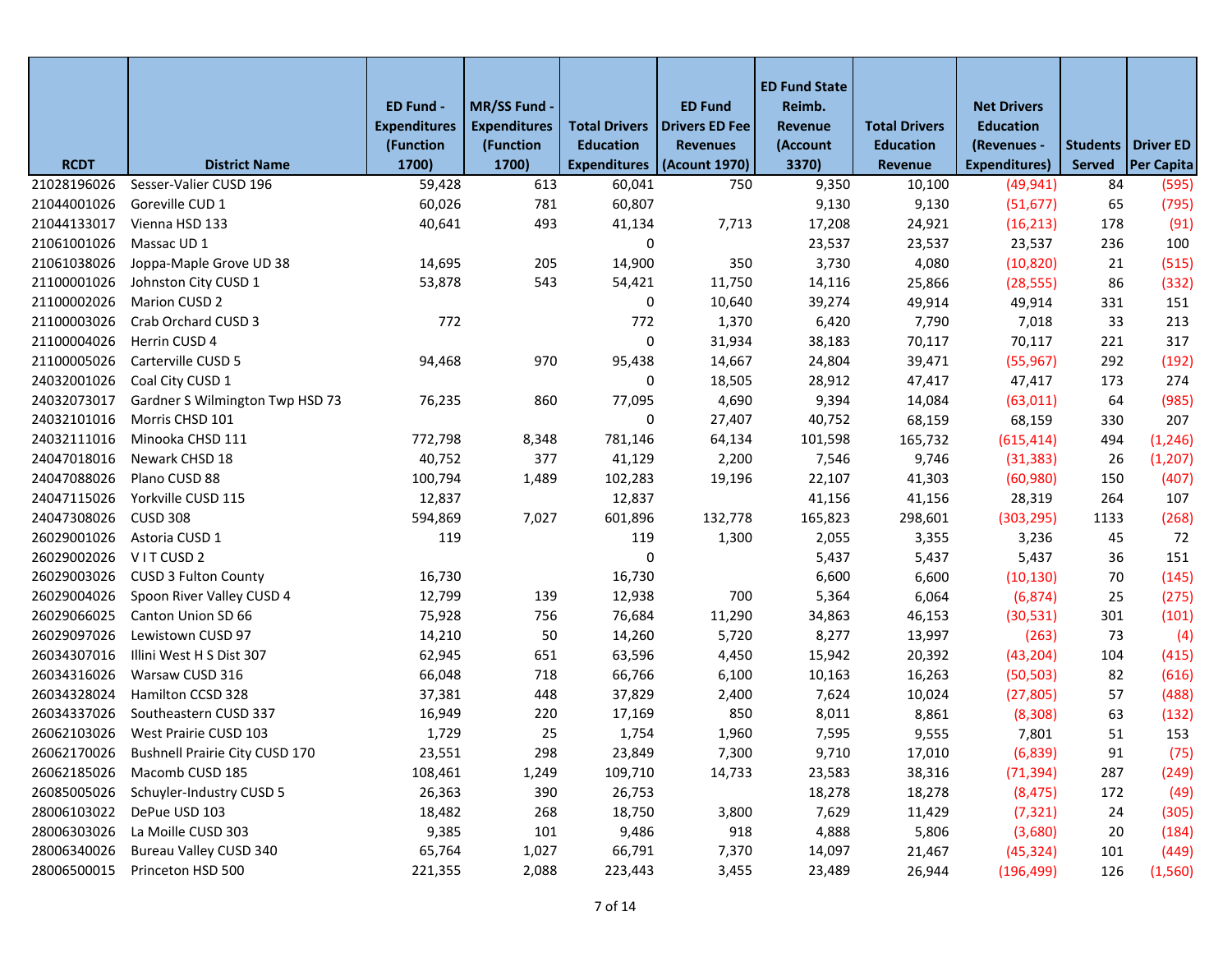|                      |                        | ED Fund -<br><b>Expenditures</b><br>(Function | MR/SS Fund -<br><b>Expenditures</b><br>(Function | <b>Total Drivers</b><br><b>Education</b> | <b>ED Fund</b><br><b>Drivers ED Fee</b><br><b>Revenues</b> | <b>ED Fund State</b><br>Reimb.<br>Revenue<br>(Account | <b>Total Drivers</b><br><b>Education</b> | <b>Net Drivers</b><br><b>Education</b><br>(Revenues - | <b>Students   Driver ED</b> |                   |
|----------------------|------------------------|-----------------------------------------------|--------------------------------------------------|------------------------------------------|------------------------------------------------------------|-------------------------------------------------------|------------------------------------------|-------------------------------------------------------|-----------------------------|-------------------|
| <b>RCDT</b>          | <b>District Name</b>   | 1700)                                         | 1700)                                            | <b>Expenditures</b>                      | (Acount 1970)                                              | 3370)                                                 | Revenue                                  | <b>Expenditures)</b>                                  | <b>Served</b>               | <b>Per Capita</b> |
| 28006502017          | Hall HSD 502           | 100,168                                       | 925                                              | 101,093                                  | 30,834                                                     | 19,870                                                | 50,704                                   | (50, 389)                                             | 137                         | (368)             |
| 28006505016          | Ohio CHSD 505          | 4,718                                         | 62                                               | 4,780                                    |                                                            | 6,064                                                 | 6,064                                    | 1,284                                                 | 12                          | 107               |
| 28037223026          | Orion CUSD 223         | 32,815                                        | 143                                              | 32,958                                   | 3,946                                                      | 17,787                                                | 21,733                                   | (11, 225)                                             | 146                         | (77)              |
| 28037224026          | Galva CUSD 224         | 23,272                                        | 255                                              | 23,527                                   | 3,200                                                      | 7,694                                                 | 10,894                                   | (12, 633)                                             | 44                          | (287)             |
| 28037225026          | AlWood CUSD 225        | 23,732                                        | 245                                              | 23,977                                   | 2,850                                                      | 4,659                                                 | 7,509                                    | (16, 468)                                             | 45                          | (366)             |
| 28037226026          | Annawan CUSD 226       | 15,275                                        |                                                  | 15,275                                   | 2,425                                                      | 4,511                                                 | 6,936                                    | (8, 339)                                              | 22                          | (379)             |
| 28037227026          | Cambridge CUSD 227     | 16,275                                        |                                                  | 16,275                                   | 1,600                                                      | 7,677                                                 | 9,277                                    | (6,998)                                               | 37                          | (189)             |
| 28037228026          | Geneseo CUSD 228       | 154,016                                       | 1,855                                            | 155,871                                  | 23,074                                                     | 40,258                                                | 63,332                                   | (92, 539)                                             | 393                         | (235)             |
| 28037229026          | Kewanee CUSD 229       | 100,776                                       | 1,295                                            | 102,071                                  |                                                            | 29,051                                                | 29,051                                   | (73,020)                                              | 172                         | (425)             |
| 28037230026          | Wethersfield CUSD 230  | 32,956                                        | 428                                              | 33,384                                   | 3,660                                                      | 5,902                                                 | 9,562                                    | (23, 822)                                             | 47                          | (507)             |
| 28088100026          | Stark County CUSD 100  | 18,018                                        | 227                                              | 18,245                                   | 1,850                                                      | 11,227                                                | 13,077                                   | (5, 168)                                              | 77                          | (67)              |
| 30002001022          | Cairo USD 1            | 15,191                                        | 174                                              | 15,365                                   |                                                            | 8,091                                                 | 8,091                                    | (7, 274)                                              | 10                          | (727)             |
| 30002005026          | <b>Egyptian CUSD 5</b> |                                               |                                                  | 0                                        |                                                            | 4,669                                                 | 4,669                                    | 4,669                                                 | 21                          | 222               |
| 30039165016          | Carbondale CHSD 165    |                                               |                                                  | 0                                        | 3,560                                                      | 36,779                                                | 40,339                                   | 40,339                                                | 250                         | 161               |
| 30039176026          | Trico CUSD 176         |                                               |                                                  | 0                                        | 4,200                                                      | 13,386                                                | 17,586                                   | 17,586                                                | 108                         | 163               |
| 30039186026          | Murphysboro CUSD 186   |                                               |                                                  | 0                                        | 2,925                                                      | 25,746                                                | 28,671                                   | 28,671                                                | 269                         | 107               |
| 30039196026          | Elverado CUSD 196      | 32,372                                        | 232                                              | 32,604                                   |                                                            | 6,022                                                 | 6,022                                    | (26, 582)                                             | 28                          | (949)             |
| 30073101016          | Pinckneyville CHSD 101 | 32,619                                        | 343                                              | 32,962                                   | 5,164                                                      | 21,792                                                | 26,956                                   | (6,006)                                               | 186                         | (32)              |
| 30073300026          | Du Quoin CUSD 300      | 80,284                                        | 863                                              | 81,147                                   | 7,445                                                      | 20,528                                                | 27,973                                   | (53, 174)                                             | 183                         | (291)             |
| 30077100026          | Century CUSD 100       | 18,090                                        | 229                                              | 18,319                                   |                                                            | 4,973                                                 | 4,973                                    | (13, 346)                                             | 69                          | (193)             |
| 30077101026          | Meridian CUSD 101      |                                               |                                                  | 0                                        |                                                            | 5,390                                                 | 5,390                                    | 5,390                                                 | 40                          | 135               |
| 30091017022          | Cobden SUD 17          | 30,096                                        | 357                                              | 30,453                                   |                                                            | 9,005                                                 | 9,005                                    | (21, 448)                                             | 49                          | (438)             |
| 30091066022          | Dongola USD 66         |                                               |                                                  | 0                                        |                                                            | 3,157                                                 | 3,157                                    | 3,157                                                 | 30                          | 105               |
| 30091081016          | Anna Jonesboro CHSD 81 | 63,464                                        | 716                                              | 64,180                                   | 7,075                                                      | 26,634                                                | 33,709                                   | (30, 471)                                             | 220                         | (139)             |
| 30091084026          | Shawnee CUSD 84        | 36,746                                        |                                                  | 36,746                                   | 50                                                         | 3,340                                                 | 3,390                                    | (33, 356)                                             | 31                          | (1,076)           |
| 31045046022          | SD U-46                | 758,122                                       | 7,299                                            | 765,421                                  | 90,382                                                     | 192,877                                               | 283,259                                  | (482, 162)                                            | 1399                        | (345)             |
| 31045101022          | Batavia USD 101        | 158,999                                       | 1,991                                            | 160,990                                  | 31,834                                                     | 35,033                                                | 66,867                                   | (94, 123)                                             | 178                         | (529)             |
| 31045129022          | Aurora West USD 129    | 496,206                                       | 4,153                                            | 500,359                                  |                                                            | 114,416                                               | 114,416                                  | (385, 943)                                            | 618                         | (625)             |
| 31045131022          | Aurora East USD 131    | 393,509                                       | 4,744                                            | 398,253                                  |                                                            | 113,493                                               | 113,493                                  | (284, 760)                                            | 888                         | (321)             |
| 31045300026 CUSD 300 |                        | 330,877                                       | 3,849                                            | 334,726                                  |                                                            | 120,787                                               | 120,787                                  | (213,939)                                             | 714                         | (300)             |
| 31045301026          | Central CUSD 301       | 46,618                                        | 484                                              | 47,102                                   | 49,779                                                     | 51,445                                                | 101,224                                  | 54,122                                                | 264                         | 205               |
| 31045302026          | Kaneland CUSD 302      | 277,053                                       | 2,814                                            | 279,867                                  | 44,295                                                     | 38,857                                                | 83,152                                   | (196, 715)                                            | 311                         | (633)             |
| 31045303026          | St Charles CUSD 303    | 321,285                                       | 3,139                                            | 324,424                                  |                                                            | 152,910                                               | 152,910                                  | (171, 514)                                            | 793                         | (216)             |
| 31045304026          | Geneva CUSD 304        |                                               |                                                  | 0                                        |                                                            | 14,789                                                | 14,789                                   | 14,789                                                | 55                          | 269               |
| 32038003026          | Donovan CUSD 3         | 11,694                                        | 103                                              | 11,797                                   | 1,125                                                      | 5,015                                                 | 6,140                                    | (5,657)                                               | 23                          | (246)             |
| 32038004026          | Central CUSD 4         | 25,284                                        | 175                                              | 25,459                                   | 8,303                                                      | 16,877                                                | 25,180                                   | (279)                                                 | 145                         | (2)               |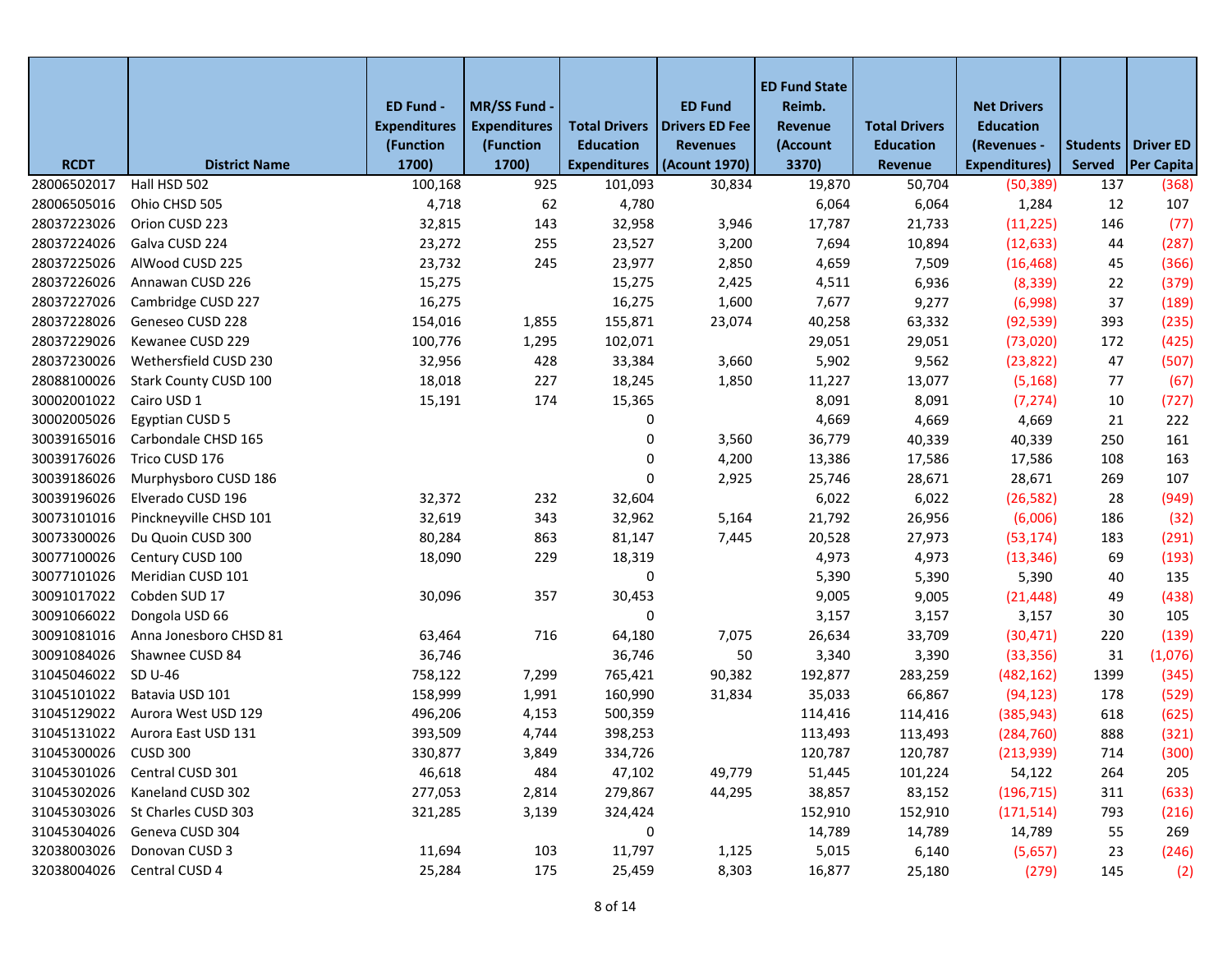|             |                                     | ED Fund -           | MR/SS Fund -                     |                                          | <b>ED Fund</b>                           | <b>ED Fund State</b><br>Reimb. |                                          | <b>Net Drivers</b>              |               |                                           |
|-------------|-------------------------------------|---------------------|----------------------------------|------------------------------------------|------------------------------------------|--------------------------------|------------------------------------------|---------------------------------|---------------|-------------------------------------------|
|             |                                     | <b>Expenditures</b> | <b>Expenditures</b><br>(Function | <b>Total Drivers</b><br><b>Education</b> | <b>Drivers ED Fee</b><br><b>Revenues</b> | Revenue                        | <b>Total Drivers</b><br><b>Education</b> | <b>Education</b><br>(Revenues - |               |                                           |
| <b>RCDT</b> | <b>District Name</b>                | (Function<br>1700)  | 1700)                            | <b>Expenditures</b>                      | (Acount 1970)                            | (Account<br>3370)              | <b>Revenue</b>                           | Expenditures)                   | <b>Served</b> | Students   Driver ED<br><b>Per Capita</b> |
| 32038006026 | Cissna Park CUSD 6                  | 6,475               |                                  | 6,475                                    |                                          | 3,993                          | 3,993                                    | (2,482)                         | 39            | (64)                                      |
| 32038009026 | Iroquois County CUSD 9              | 77,938              | 975                              | 78,913                                   | 2,650                                    | 14,758                         | 17,408                                   | (61, 505)                       | 71            | (866)                                     |
| 32038010026 | Iroquois West CUSD 10               | 51,673              | 656                              | 52,329                                   | 6,277                                    | 12,166                         | 18,443                                   | (33,886)                        | 130           | (261)                                     |
| 32038124026 | Milford Area PSD 124                | 21,471              | 198                              | 21,669                                   |                                          | 8,209                          | 8,209                                    | (13, 460)                       | 76            | (177)                                     |
| 32046001026 | Momence CUSD 1                      | 7,969               | 116                              | 8,085                                    | 16,240                                   | 12,590                         | 28,830                                   | 20,745                          | 58            | 358                                       |
| 32046002026 | Herscher CUSD 2                     | 54,431              | 572                              | 55,003                                   | 14,899                                   | 26,077                         | 40,976                                   | (14, 027)                       | 204           | (69)                                      |
| 32046005026 | Manteno CUSD 5                      | 79,498              | 909                              | 80,407                                   | 25,235                                   | 28,992                         | 54,227                                   | (26, 180)                       | 145           | (181)                                     |
| 32046006026 | Grant Park CUSD 6                   | 37,656              | 510                              | 38,166                                   | 5,750                                    | 6,070                          | 11,820                                   | (26, 346)                       | 35            | (753)                                     |
| 32046111025 | Kankakee SD 111                     | 246,447             | 2,241                            | 248,688                                  | 600                                      | 54,225                         | 54,825                                   | (193, 863)                      | 382           | (507)                                     |
| 32046302016 | St Anne CHSD 302                    | 35,839              | 255                              | 36,094                                   | 5,340                                    | 9,460                          | 14,800                                   | (21, 294)                       | 51            | (418)                                     |
| 32046307016 | <b>Bradley Bourbonnais CHSD 307</b> | 174,665             |                                  | 174,665                                  | 57,543                                   | 90,408                         | 147,951                                  | (26, 714)                       | 488           | (55)                                      |
| 33036235026 | West Central CUSD 235               | 23,686              | 304                              | 23,990                                   | 8,072                                    | 13,995                         | 22,067                                   | (1, 923)                        | 77            | (25)                                      |
| 33048202026 | Knoxville CUSD 202                  | 17,776              |                                  | 17,776                                   | 4,115                                    | 16,623                         | 20,738                                   | 2,962                           | 84            | 35                                        |
| 33048205026 | Galesburg CUSD 205                  | 5,118               |                                  | 5,118                                    | 49,870                                   | 24,410                         | 74,280                                   | 69,162                          | 229           | 302                                       |
| 33048208026 | ROW VACUSD 208                      | 61,570              | 739                              | 62,309                                   | 3,060                                    | 9,538                          | 12,598                                   | (49, 711)                       | 63            | (789)                                     |
| 33048210026 | Williamsfield CUSD 210              | 32,725              | 404                              | 33,129                                   |                                          | 4,067                          | 4,067                                    | (29,062)                        | 12            | (2, 422)                                  |
| 33048276026 | Abingdon-Avon CUSD 276              | 22,441              | 281                              | 22,722                                   | 4,759                                    | 9,310                          | 14,069                                   | (8,653)                         | 93            | (93)                                      |
| 33066404026 | Mercer County School District 404   | 107,105             | 1,053                            | 108,158                                  |                                          | 17,106                         | 17,106                                   | (91,052)                        | 95            | (958)                                     |
| 33094238026 | Monmouth-Roseville CUSD 238         | 45,839              | 589                              | 46,428                                   | 2,648                                    | 30,285                         | 32,933                                   | (13, 495)                       | 210           | (64)                                      |
| 33094304026 | United CUSD 304                     | 82,909              | 1,085                            | 83,994                                   | 3,967                                    | 13,010                         | 16,977                                   | (67, 017)                       | 68            | (986)                                     |
| 34049060026 | Waukegan CUSD 60                    | 147,695             | 1,721                            | 149,416                                  |                                          | 58,970                         | 58,970                                   | (90, 446)                       | 348           | (260)                                     |
| 34049095026 | Lake Zurich CUSD 95                 | 327,782             | 4,049                            | 331,831                                  | 39,709                                   | 31,899                         | 71,608                                   | (260, 223)                      | 211           | (1, 233)                                  |
| 34049113017 | Twp HSD 113                         | 511,798             | 7,825                            | 519,623                                  |                                          | 45,843                         | 45,843                                   | (473, 780)                      | 325           | (1, 458)                                  |
| 34049115016 | Lake Forest CHSD 115                |                     |                                  | 0                                        |                                          | 34,442                         | 34,442                                   | 34,442                          | 170           | 203                                       |
| 34049116026 | Round Lake CUSD 116                 | 58,720              | 1,178                            | 59,898                                   | 14,325                                   | 48,655                         | 62,980                                   | 3,082                           | 689           | 4                                         |
| 34049117016 | <b>CHSD 117</b>                     | 374,874             | 4,598                            | 379,472                                  | 64,550                                   | 60,746                         | 125,296                                  | (254, 176)                      | 403           | (631)                                     |
| 34049118026 | Wauconda CUSD 118                   |                     |                                  | 0                                        |                                          | 31,870                         | 31,870                                   | 31,870                          | 195           | 163                                       |
| 34049120013 | Mundelein Cons HSD 120              |                     |                                  | 0                                        |                                          | 43,768                         | 43,768                                   | 43,768                          | 268           | 163                                       |
| 34049121017 | Warren Twp HSD 121                  | 99,892              | 668                              | 100,560                                  | 8,281                                    | 24,324                         | 32,605                                   | (67, 955)                       | 127           | (535)                                     |
|             | 34049124016 Grant CHSD 124          | 171,160             | 2,101                            | 173,261                                  |                                          | 49,612                         | 49,612                                   | (123, 649)                      | 403           | (307)                                     |
| 34049125013 | Adlai E Stevenson HSD 125           | 392,412             | 4,886                            | 397,298                                  | 88,350                                   | 66,566                         | 154,916                                  | (242, 382)                      | 376           | (645)                                     |
| 34049126017 | Zion-Benton Twp HSD 126             | 575,075             | 7,827                            | 582,902                                  | 72,444                                   | 85,928                         | 158,372                                  | (424, 530)                      | 571           | (743)                                     |
| 34049127016 | Grayslake CHSD 127                  |                     |                                  | 0                                        | 46,150                                   | 33,187                         | 79,337                                   | 79,337                          | 315           | 252                                       |
| 34049128016 | <b>CHSD 128</b>                     |                     |                                  | 0                                        |                                          | 98,692                         | 98,692                                   | 98,692                          | 564           | 175                                       |
| 34049187026 | North Chicago SD 187                |                     |                                  | 0                                        | 1,040                                    | 14,655                         | 15,695                                   | 15,695                          | 110           | 143                                       |
| 34049220026 | Barrington CUSD 220                 |                     |                                  | 0                                        | 16,100                                   | 25,672                         | 41,772                                   | 41,772                          | 141           | 296                                       |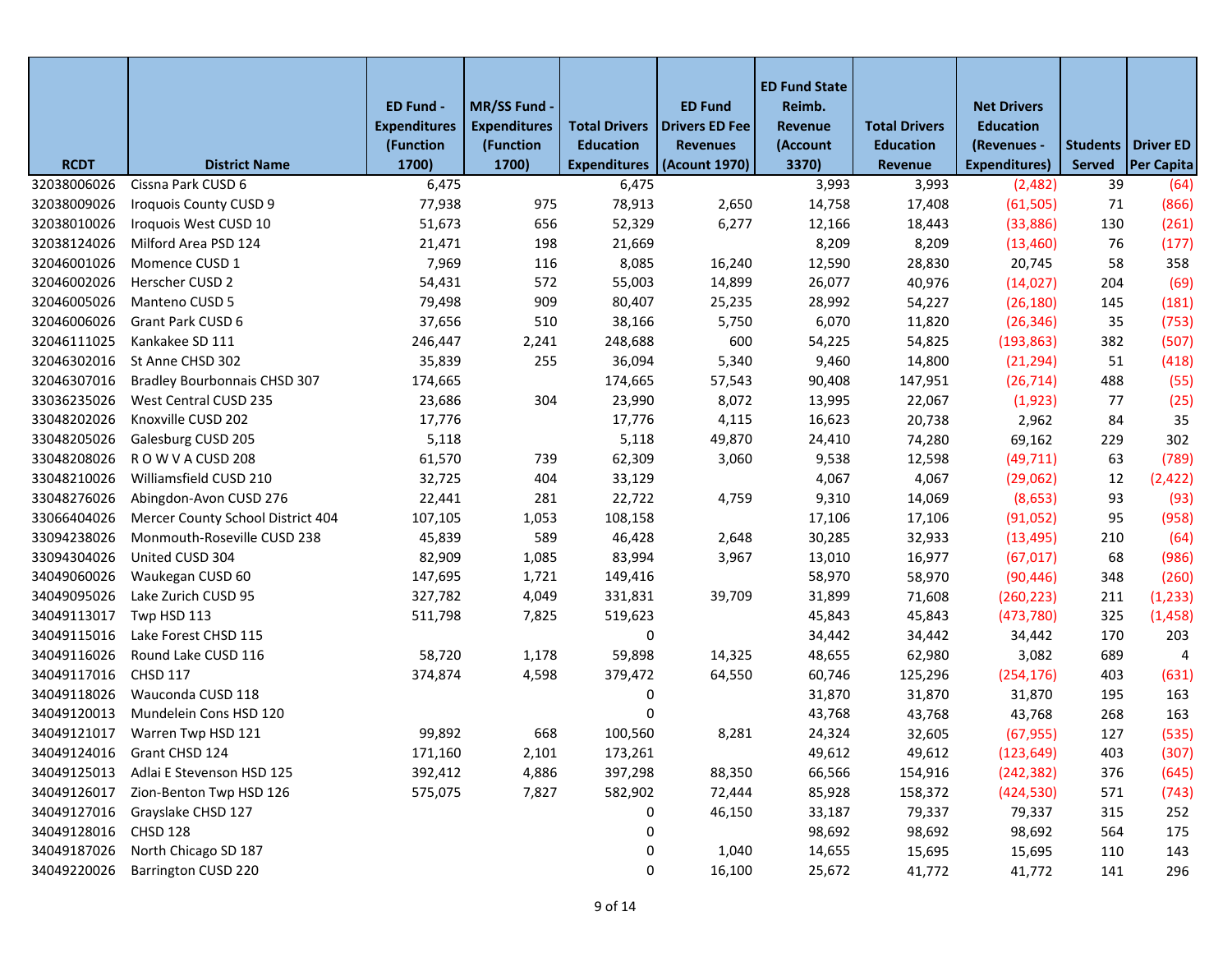|                            |                                       | ED Fund -<br><b>Expenditures</b> | MR/SS Fund -<br><b>Expenditures</b> | <b>Total Drivers</b>         | <b>ED Fund</b><br><b>Drivers ED Fee</b> | <b>ED Fund State</b><br>Reimb.<br>Revenue | <b>Total Drivers</b> | <b>Net Drivers</b><br><b>Education</b> |                     |                            |
|----------------------------|---------------------------------------|----------------------------------|-------------------------------------|------------------------------|-----------------------------------------|-------------------------------------------|----------------------|----------------------------------------|---------------------|----------------------------|
|                            |                                       | (Function                        | (Function                           | <b>Education</b>             | <b>Revenues</b>                         | (Account                                  | <b>Education</b>     | (Revenues -                            | Students            | <b>Driver ED</b>           |
| <b>RCDT</b><br>35050001026 | <b>District Name</b><br>Leland CUSD 1 | 1700)<br>7,722                   | 1700)                               | <b>Expenditures</b><br>7,722 | (Acount 1970)<br>2,070                  | 3370)<br>2,743                            | Revenue<br>4,813     | <b>Expenditures)</b><br>(2,909)        | <b>Served</b><br>15 | <b>Per Capita</b><br>(194) |
| 35050002026                | Serena CUSD 2                         | 48,891                           | 622                                 | 49,513                       | 7,105                                   | 8,851                                     | 15,956               | (33, 557)                              | 52                  | (645)                      |
| 35050009026                | Earlville CUSD 9                      | 10,807                           | 118                                 | 10,925                       |                                         | 6,647                                     | 6,647                | (4, 278)                               | 27                  | (158)                      |
| 35050040017                | Streator Twp HSD 40                   | 94,246                           | 1,872                               | 96,118                       | 20,275                                  | 37,929                                    | 58,204               | (37, 914)                              | 203                 | (187)                      |
| 35050120017                | La Salle-Peru Twp HSD 120             | 205,523                          | 2,040                               | 207,563                      | 27,510                                  | 57,846                                    | 85,356               | (122, 207)                             | 307                 | (398)                      |
| 35050140017                | Ottawa Twp HSD 140                    | 177,177                          | 1,704                               | 178,881                      | 21,650                                  | 41,998                                    | 63,648               | (115, 233)                             | 196                 | (588)                      |
| 35050160017                | Seneca Twp HSD 160                    | 106,685                          | 1,017                               | 107,702                      | 6,100                                   | 21,041                                    | 27,141               | (80, 561)                              | 107                 | (753)                      |
| 35050280017                | Mendota Twp HSD 280                   | 87,201                           | 1,053                               | 88,254                       | 7,955                                   | 24,445                                    | 32,400               | (55, 854)                              | 144                 | (388)                      |
| 35059005026                | Henry-Senachwine CUSD 5               | 64,029                           | 771                                 | 64,800                       |                                         | 7,938                                     | 7,938                | (56, 862)                              | 53                  | (1,073)                    |
| 35059007026                | Midland CUSD 7                        | 488                              | 5                                   | 493                          | 7,500                                   | 9,848                                     | 17,348               | 16,855                                 | 63                  | 268                        |
| 35078535026                | Putnam County CUSD 535                | 16,015                           | 45                                  | 16,060                       | 1,970                                   | 12,828                                    | 14,798               | (1, 262)                               | 101                 | (12)                       |
| 39055001026                | Argenta-Oreana CUSD 1                 |                                  |                                     | 0                            | 8,204                                   | 13,455                                    | 21,659               | 21,659                                 | 135                 | 160                        |
| 39055002026                | Maroa Forsyth CUSD 2                  | 84,293                           | 992                                 | 85,285                       | 19,250                                  | 12,752                                    | 32,002               | (53, 283)                              | 90                  | (592)                      |
| 39055003026                | Mt Zion CUSD 3                        | 99,976                           | 1,188                               | 101,164                      | 5,424                                   | 40,083                                    | 45,507               | (55, 657)                              | 275                 | (202)                      |
| 39055009026                | Sangamon Valley CUSD 9                | 40,977                           | 533                                 | 41,510                       | 3,235                                   | 12,649                                    | 15,884               | (25, 626)                              | 90                  | (285)                      |
| 39055011026                | Warrensburg-Latham CUSD 11            | 52,485                           | 732                                 | 53,217                       | 10,780                                  | 14,170                                    | 24,950               | (28, 267)                              | 113                 | (250)                      |
| 39055015026                | Meridian CUSD 15                      | 64,046                           | 699                                 | 64,745                       | 6,865                                   | 12,076                                    | 18,941               | (45,804)                               | 96                  | (477)                      |
| 39055061025                | Decatur SD 61                         | 125,172                          | 1,689                               | 126,861                      | 25,442                                  | 86,955                                    | 112,397              | (14, 464)                              | 818                 | (18)                       |
| 39074005026                | Bement CUSD 5                         |                                  |                                     | 0                            | 2,430                                   | 5,687                                     | 8,117                | 8,117                                  | 27                  | 301                        |
| 39074025026                | Monticello CUSD 25                    | 47,453                           | 410                                 | 47,863                       | 15,030                                  | 23,335                                    | 38,365               | (9,498)                                | 209                 | (45)                       |
| 39074057026                | Deland-Weldon CUSD 57                 | 14,857                           | 160                                 | 15,017                       | 1,730                                   | 2,822                                     | 4,552                | (10, 465)                              | 15                  | (698)                      |
| 39074100026                | Cerro Gordo CUSD 100                  | 16,209                           | 115                                 | 16,324                       | 3,510                                   | 7,533                                     | 11,043               | (5,281)                                | 62                  | (85)                       |
| 40007040026                | Calhoun CUSD 40                       | 18,223                           | 147                                 | 18,370                       | 7,075                                   | 8,380                                     | 15,455               | (2, 915)                               | 39                  | (75)                       |
| 40007042026                | <b>Brussels CUSD 42</b>               | 3,917                            | 164                                 | 4,081                        |                                         | 3,382                                     | 3,382                | (699)                                  | 18                  | (39)                       |
| 40031001026                | Carrollton CUSD 1                     | 14,954                           | 194                                 | 15,148                       | 7,372                                   | 10,994                                    | 18,366               | 3,218                                  | 56                  | 57                         |
| 40031003026                | North Greene CUSD 3                   | 52,106                           | 583                                 | 52,689                       | 2,112                                   | 11,803                                    | 13,915               | (38, 774)                              | 114                 | (340)                      |
| 40031010026                | Greenfield CUSD 10                    | 26,675                           | 309                                 | 26,984                       | 1,350                                   | 5,723                                     | 7,073                | (19, 911)                              | 48                  | (415)                      |
| 40042100026                | Jersey CUSD 100                       | 50,249                           | 498                                 | 50,747                       | 18,010                                  | 37,158                                    | 55,168               | 4,421                                  | 368                 | 12                         |
| 40056001026                | Carlinville CUSD 1                    | 91,499                           | 1,107                               | 92,606                       | 9,750                                   | 19,832                                    | 29,582               | (63, 024)                              | 115                 | (548)                      |
|                            | 40056002026 Northwestern CUSD 2       | 34,478                           | 323                                 | 34,801                       |                                         | 5,495                                     | 5,495                | (29, 306)                              | 31                  | (945)                      |
| 40056005026                | Mount Olive CUSD 5                    |                                  |                                     | 0                            | 250                                     | 5,321                                     | 5,571                | 5,571                                  | 49                  | 114                        |
| 40056006026                | Staunton CUSD 6                       |                                  |                                     | 0                            |                                         | 26,293                                    | 26,293               | 26,293                                 | 156                 | 169                        |
| 40056007026                | Gillespie CUSD 7                      | 19,147                           | 217                                 | 19,364                       | 9,328                                   | 16,056                                    | 25,384               | 6,020                                  | 90                  | 67                         |
| 40056008026                | Bunker Hill CUSD 8                    |                                  |                                     | 0                            |                                         | 8,748                                     | 8,748                | 8,748                                  | 54                  | 162                        |
| 40056009026                | Southwestern CUSD 9                   | 112,696                          | 1,072                               | 113,768                      | 12,912                                  | 23,428                                    | 36,340               | (77, 428)                              | 207                 | (374)                      |
| 40056034026                | North Mac CUSD 34                     |                                  |                                     | 0                            | 10,094                                  | 20,530                                    | 30,624               | 30,624                                 | 187                 | 164                        |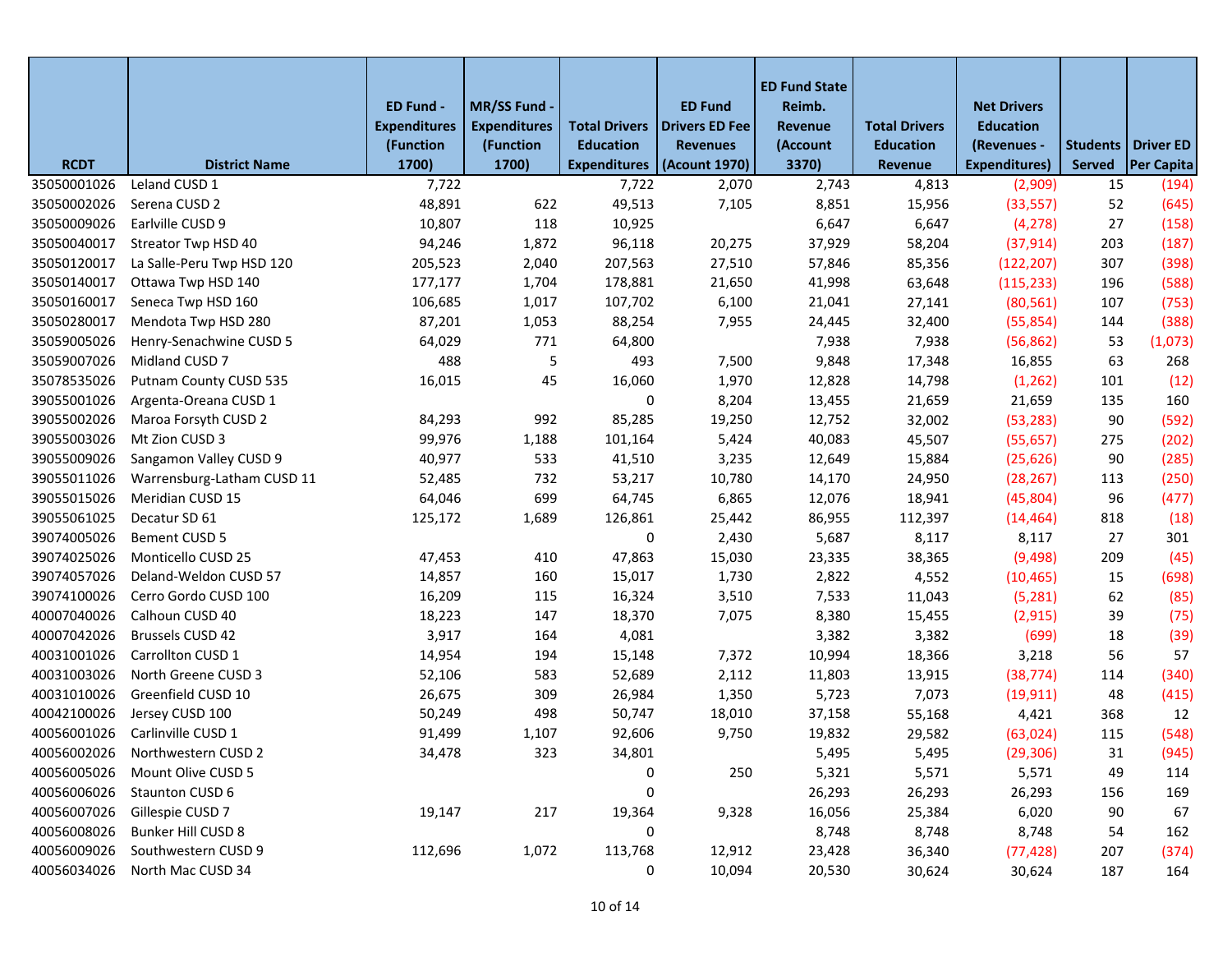|             |                                 | ED Fund -           | MR/SS Fund -        |                      | <b>ED Fund</b>        | <b>ED Fund State</b><br>Reimb. |                      | <b>Net Drivers</b>   |        |                             |
|-------------|---------------------------------|---------------------|---------------------|----------------------|-----------------------|--------------------------------|----------------------|----------------------|--------|-----------------------------|
|             |                                 | <b>Expenditures</b> | <b>Expenditures</b> | <b>Total Drivers</b> | <b>Drivers ED Fee</b> | Revenue                        | <b>Total Drivers</b> | <b>Education</b>     |        |                             |
|             |                                 | (Function           | (Function           | <b>Education</b>     | <b>Revenues</b>       | (Account                       | <b>Education</b>     | (Revenues -          |        | <b>Students   Driver ED</b> |
| <b>RCDT</b> | <b>District Name</b>            | 1700)               | 1700)               | <b>Expenditures</b>  | (Acount 1970)         | 3370)                          | Revenue              | <b>Expenditures)</b> | Served | Per Capita                  |
| 41057001026 | Roxana CUSD 1                   | 79,685              |                     | 79,685               | 4,340                 | 24,763                         | 29,103               | (50, 582)            | 208    | (243)                       |
| 41057002026 | Triad CUSD 2                    | 115,883             | 1,409               | 117,292              | 22,660                | 49,623                         | 72,283               | (45,009)             | 407    | (111)                       |
| 41057005026 | <b>Highland CUSD 5</b>          | 68,387              | 728                 | 69,115               | 38,625                | 47,658                         | 86,283               | 17,168               | 342    | 50                          |
| 41057007026 | Edwardsville CUSD 7             | 256,687             | 2,788               | 259,475              | 122,200               | 114,527                        | 236,727              | (22, 748)            | 1008   | (23)                        |
| 41057008026 | Bethalto CUSD 8                 | 31,152              | 412                 | 31,564               | 16,103                | 25,779                         | 41,882               | 10,318               | 148    | 70                          |
| 41057009026 | Granite City CUSD 9             | 248,850             | 2,708               | 251,558              | 33,303                | 59,979                         | 93,282               | (158, 276)           | 457    | (346)                       |
| 41057010026 | Collinsville CUSD 10            | 224,221             | 3,027               | 227,248              | 37,450                | 79,707                         | 117,157              | (110,091)            | 909    | (121)                       |
| 41057011026 | Alton CUSD 11                   | 143,072             | 1,878               | 144,950              | 56,510                | 84,768                         | 141,278              | (3,672)              | 771    | (5)                         |
| 41057012026 | Madison CUSD 12                 | 8,234               | 118                 | 8,352                |                       | 5,425                          | 5,425                | (2,927)              | 48     | (61)                        |
| 41057014016 | East Alton-Wood River CHSD 14   | 46,899              | 569                 | 47,468               |                       | 22,363                         | 22,363               | (25, 105)            | 224    | (112)                       |
| 44063012026 | Johnsburg CUSD 12               | 138,343             | 936                 | 139,279              | 20,690                | 30,059                         | 50,749               | (88, 530)            | 173    | (512)                       |
| 44063019024 | Alden Hebron SD 19              | 12,916              |                     | 12,916               | 6,040                 | 4,726                          | 10,766               | (2, 150)             | 21     | (102)                       |
| 44063050026 | Harvard CUSD 50                 | 105,662             | 1,286               | 106,948              | 13,062                | 32,821                         | 45,883               | (61,065)             | 244    | (250)                       |
| 44063154016 | Marengo CHSD 154                | 136,976             | 1,784               | 138,760              | 8,286                 | 31,801                         | 40,087               | (98, 673)            | 216    | (457)                       |
| 44063155016 | <b>CHSD 155</b>                 | 329,193             | 2,722               | 331,915              | 51,786                | 188,338                        | 240,124              | (91, 791)            | 727    | (126)                       |
| 44063156016 | McHenry CHSD 156                | 277,720             | 3,603               | 281,323              | 31,136                | 76,802                         | 107,938              | (173, 385)           | 299    | (580)                       |
| 44063157016 | Richmond-Burton CHSD 157        | 98,453              | 1,243               | 99,696               | 5,985                 | 22,925                         | 28,910               | (70, 786)            | 133    | (532)                       |
| 44063158022 | Huntley Comm Sch Dist 158       | 158,186             | 1,799               | 159,985              | 30,375                | 55,724                         | 86,099               | (73,886)             | 264    | (280)                       |
| 44063200026 | Woodstock CUSD 200              | 146,157             | 1,687               | 147,844              | 74,674                | 67,254                         | 141,928              | (5, 916)             | 534    | (11)                        |
| 45067003026 | Valmeyer CUSD 3                 | 31,747              | 433                 | 32,180               | 2,550                 | 4,414                          | 6,964                | (25, 216)            | 21     | (1, 201)                    |
| 45067004026 | Columbia CUSD 4                 | 45,664              | 451                 | 46,115               |                       | 32,661                         | 32,661               | (13, 454)            | 230    | (58)                        |
| 45067005026 | Waterloo CUSD 5                 | 99,389              | 1,165               | 100,554              | 43,112                | 50,276                         | 93,388               | (7, 166)             | 452    | (16)                        |
| 45079001022 | Coulterville USD 1              | 16,636              | 212                 | 16,848               | 800                   | 3,497                          | 4,297                | (12, 551)            | 13     | (965)                       |
| 45079132026 | Red Bud CUSD 132                | 68,585              | 742                 | 69,327               | 5,806                 | 17,350                         | 23,156               | (46, 171)            | 181    | (255)                       |
| 45079138026 | Steeleville CUSD 138            | 31,231              | 422                 | 31,653               | 3,675                 | 8,268                          | 11,943               | (19, 710)            | 48     | (411)                       |
| 45079139026 | Chester CUSD 139                | 60,277              | 564                 | 60,841               |                       | 14,484                         | 14,484               | (46, 357)            | 141    | (329)                       |
| 45079140026 | Sparta CUSD 140                 |                     |                     | 0                    | 3,750                 | 17,119                         | 20,869               | 20,869               | 134    | 156                         |
| 47052170022 | Dixon USD 170                   |                     |                     | 0                    | 12,485                | 31,048                         | 43,533               | 43,533               | 207    | 210                         |
| 47052271026 | Paw Paw CUSD 271                | 8,399               |                     | 8,399                | 500                   | 3,074                          | 3,574                | (4,825)              | 5      | (965)                       |
|             | 47052272026 Amboy CUSD 272      |                     |                     | 0                    |                       | 9,898                          | 9,898                | 9,898                | 35     | 283                         |
| 47052275026 | Ashton-Franklin Center CUSD 275 |                     |                     | 0                    | 4,995                 | 6,018                          | 11,013               | 11,013               | 40     | 275                         |
| 47071212017 | Rochelle Twp HSD 212            | 125,632             | 1,471               | 127,103              | 5,900                 | 40,879                         | 46,779               | (80, 324)            | 344    | (234)                       |
| 47071220026 | Oregon CUSD 220                 | 100,125             | 1,210               | 101,335              | 10,731                | 14,957                         | 25,688               | (75, 647)            | 144    | (525)                       |
| 47071221026 | Forrestville Valley CUSD 221    |                     |                     | 0                    | 12,250                | 9,028                          | 21,278               | 21,278               | 49     | 434                         |
| 47071222026 | Polo CUSD 222                   |                     |                     | 0                    | 3,300                 | 6,960                          | 10,260               | 10,260               | 53     | 194                         |
| 47071223026 | Meridian CUSD 223               | 15,338              | 158                 | 15,496               | 23,257                | 24,594                         | 47,851               | 32,355               | 187    | 173                         |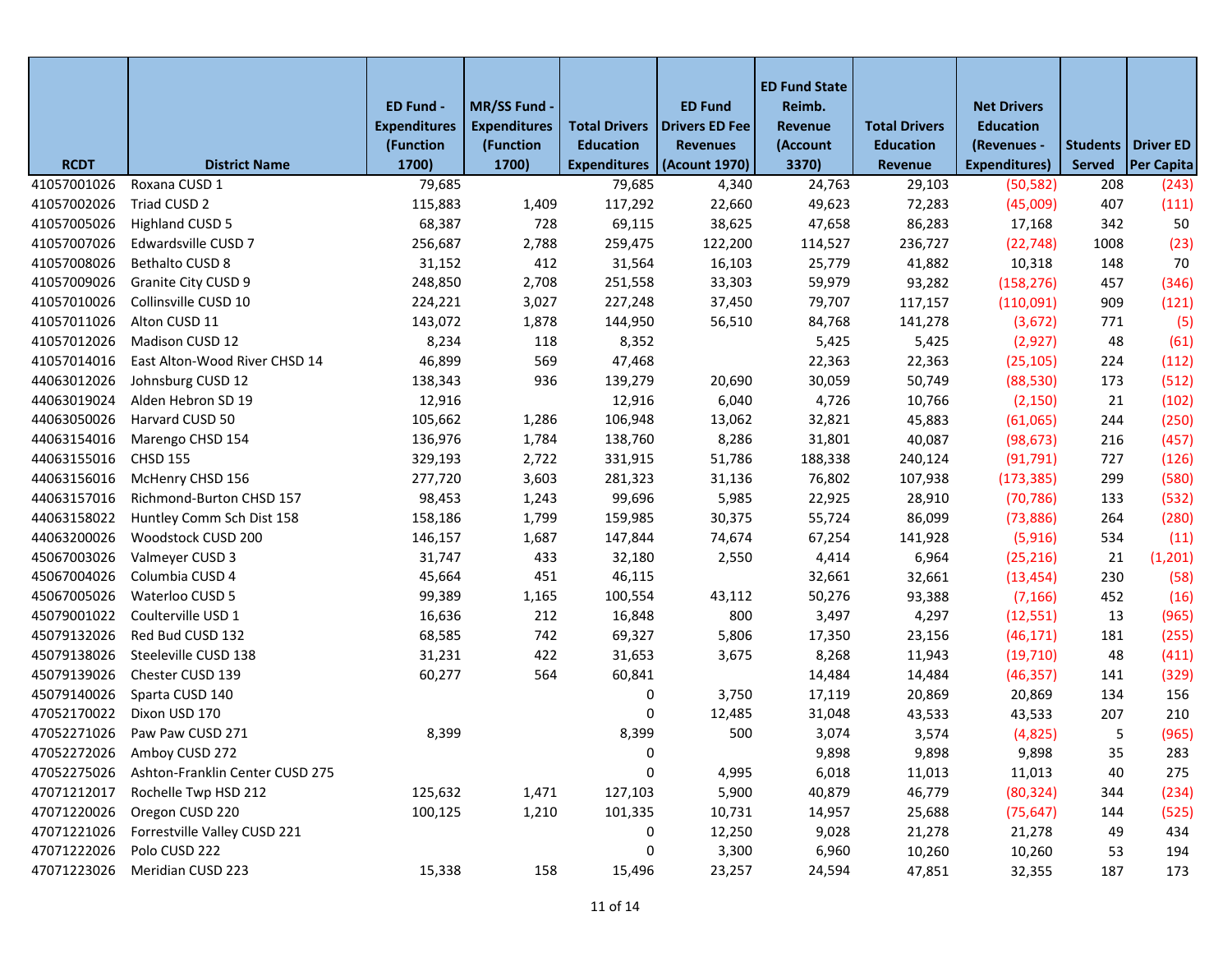|             |                             |                                  |                                  |                                          |                                   | <b>ED Fund State</b> |                                          |                                 |                             |            |
|-------------|-----------------------------|----------------------------------|----------------------------------|------------------------------------------|-----------------------------------|----------------------|------------------------------------------|---------------------------------|-----------------------------|------------|
|             |                             | ED Fund -                        | MR/SS Fund -                     |                                          | <b>ED Fund</b>                    | Reimb.               |                                          | <b>Net Drivers</b>              |                             |            |
|             |                             | <b>Expenditures</b><br>(Function | <b>Expenditures</b><br>(Function | <b>Total Drivers</b><br><b>Education</b> | Drivers ED Fee<br><b>Revenues</b> | Revenue<br>(Account  | <b>Total Drivers</b><br><b>Education</b> | <b>Education</b><br>(Revenues - | <b>Students   Driver ED</b> |            |
| <b>RCDT</b> | <b>District Name</b>        | 1700)                            | 1700)                            | <b>Expenditures</b>                      | (Acount 1970)                     | 3370)                | Revenue                                  | <b>Expenditures)</b>            | <b>Served</b>               | Per Capita |
| 47098001026 | Erie CUSD 1                 | 67,733                           | 660                              | 68,393                                   | 1,700                             | 9,411                | 11,111                                   | (57, 282)                       | 45                          | (1, 273)   |
| 47098002026 | River Bend CUSD 2           | 35,867                           | 452                              | 36,319                                   | 7,506                             | 15,465               | 22,971                                   | (13, 348)                       | 109                         | (122)      |
| 47098003026 | Prophetstown-Lyndon-Tampico | 83,870                           | 849                              | 84,719                                   | 4,578                             | 12,562               | 17,140                                   | (67, 579)                       | 71                          | (952)      |
| 47098005026 | Sterling CUSD 5             |                                  |                                  | 0                                        | 17,837                            | 30,320               | 48,157                                   | 48,157                          | 192                         | 251        |
| 47098006026 | Morrison CUSD 6             | 40,361                           | 409                              | 40,770                                   | 3,496                             | 11,175               | 14,671                                   | (26,099)                        | 73                          | (358)      |
| 47098301017 | Rock Falls Twp HSD 301      | 105,738                          | 108                              | 105,846                                  | 15,160                            | 19,717               | 34,877                                   | (70, 969)                       | 214                         | (332)      |
| 48072150025 | Peoria SD 150               |                                  |                                  | 0                                        | 45,576                            | 200,270              | 245,846                                  | 245,846                         | 1428                        | 172        |
| 48072265026 | Farmington Central CUSD 265 | 52,765                           | 617                              | 53,382                                   | 3,325                             | 19,285               | 22,610                                   | (30, 772)                       | 177                         | (174)      |
| 48072309026 | Brimfield CUSD 309          | 20,910                           | 281                              | 21,191                                   | 6,605                             | 7,995                | 14,600                                   | (6, 591)                        | 72                          | (92)       |
| 48072310016 | Limestone CHSD 310          | 149,337                          | 1,733                            | 151,070                                  | 12,756                            | 48,345               | 61,101                                   | (89, 969)                       | 275                         | (327)      |
| 48072321026 | Il Valley Central USD 321   | 66,668                           | 791                              | 67,459                                   | 15,535                            | 29,856               | 45,391                                   | (22,068)                        | 231                         | (96)       |
| 48072322026 | Elmwood CUSD 322            | 13,738                           | 187                              | 13,925                                   | 5,825                             | 11,542               | 17,367                                   | 3,442                           | 45                          | 76         |
| 48072323026 | Dunlap CUSD 323             | 227,223                          | 2,627                            | 229,850                                  | 15,125                            | 67,091               | 82,216                                   | (147, 634)                      | 438                         | (337)      |
| 48072325026 | Peoria Heights CUSD 325     | 21,483                           | 257                              | 21,740                                   |                                   | 8,521                | 8,521                                    | (13, 219)                       | 74                          | (179)      |
| 48072326026 | Princeville CUSD 326        | 2,387                            | 31                               | 2,418                                    |                                   | 10,540               | 10,540                                   | 8,122                           | 63                          | 129        |
| 48072327026 | Illini Bluffs CUSD 327      | 30,437                           | 360                              | 30,797                                   | 8,925                             | 14,631               | 23,556                                   | (7, 241)                        | 110                         | (66)       |
| 49081030017 | United Twp HSD 30           | 186,699                          | 1,904                            | 188,603                                  | 16,010                            | 69,745               | 85,755                                   | (102, 848)                      | 614                         | (168)      |
| 49081040022 | Moline-Coal Valley CUSD 40  | 224,164                          | 2,348                            | 226,512                                  | 28,942                            | 75,025               | 103,967                                  | (122, 545)                      | 348                         | (352)      |
| 49081041025 | Rock Island SD 41           |                                  |                                  | 0                                        | 9,425                             | 75,955               | 85,380                                   | 85,380                          | 446                         | 191        |
| 49081100026 | Riverdale CUSD 100          | 81,263                           | 910                              | 82,173                                   | 3,485                             | 15,381               | 18,866                                   | (63, 307)                       | 89                          | (711)      |
| 49081200026 | Sherrard CUSD 200           | 99,684                           | 1,291                            | 100,975                                  | 10,910                            | 20,673               | 31,583                                   | (69, 392)                       | 131                         | (530)      |
| 49081300026 | Rockridge CUSD 300          | 68,657                           | 856                              | 69,513                                   | 8,850                             | 18,388               | 27,238                                   | (42, 275)                       | 86                          | (492)      |
| 50082009026 | Lebanon CUSD 9              | 6,749                            | 80                               | 6,829                                    |                                   | 6,670                | 6,670                                    | (159)                           | 36                          | (4)        |
| 50082019026 | Mascoutah CUD 19            | 204,915                          | 2,851                            | 207,766                                  | 44,783                            | 49,929               | 94,712                                   | (113,054)                       | 274                         | (413)      |
| 50082040026 | Marissa CUSD 40             | 73,560                           | 610                              | 74,170                                   | 3,700                             | 9,128                | 12,828                                   | (61, 342)                       | 46                          | (1, 334)   |
| 50082060026 | New Athens CUSD 60          | 14,870                           | 231                              | 15,101                                   |                                   | 6,324                | 6,324                                    | (8, 777)                        | 59                          | (149)      |
| 50082077016 | Freeburg CHSD 77            | 84,497                           | 1,217                            | 85,714                                   | 29,790                            | 26,132               | 55,922                                   | (29, 792)                       | 277                         | (108)      |
| 50082187026 | Cahokia CUSD 187            |                                  |                                  | 0                                        | 4,620                             | 29,527               | 34,147                                   | 34,147                          | 217                         | 157        |
| 50082188022 | Brooklyn UD 188             | 2,070                            |                                  | 2,070                                    |                                   | 1,959                | 1,959                                    | (111)                           | 8                           | (14)       |
|             | 50082196026 Dupo CUSD 196   | 63,818                           | 734                              | 64,552                                   | 5,445                             | 12,420               | 17,865                                   | (46, 687)                       | 66                          | (707)      |
| 50082201017 | Belleville Twp HSD 201      | 289,845                          | 3,155                            | 293,000                                  |                                   | 89,229               | 89,229                                   | (203, 771)                      | 649                         | (314)      |
| 50082203017 | O Fallon Twp HSD 203        | 123,718                          | 1,457                            | 125,175                                  | 102,371                           | 103,236              | 205,607                                  | 80,432                          | 739                         | 109        |
| 51065200026 | Greenview CUSD 200          |                                  |                                  | 0                                        | 760                               | 2,228                | 2,988                                    | 2,988                           | 21                          | 142        |
| 51065202026 | Porta CUSD 202              | 77,073                           | 904                              | 77,977                                   | 7,650                             | 13,697               | 21,347                                   | (56, 630)                       | 116                         | (488)      |
| 51065213026 | Athens CUSD 213             | 53,137                           | 1,459                            | 54,596                                   | 7,200                             | 14,983               | 22,183                                   | (32, 413)                       | 146                         | (222)      |
| 51084001026 | Tri City CUSD 1             | 30,757                           |                                  | 30,757                                   | 7,359                             | 8,744                | 16,103                                   | (14, 654)                       | 34                          | (431)      |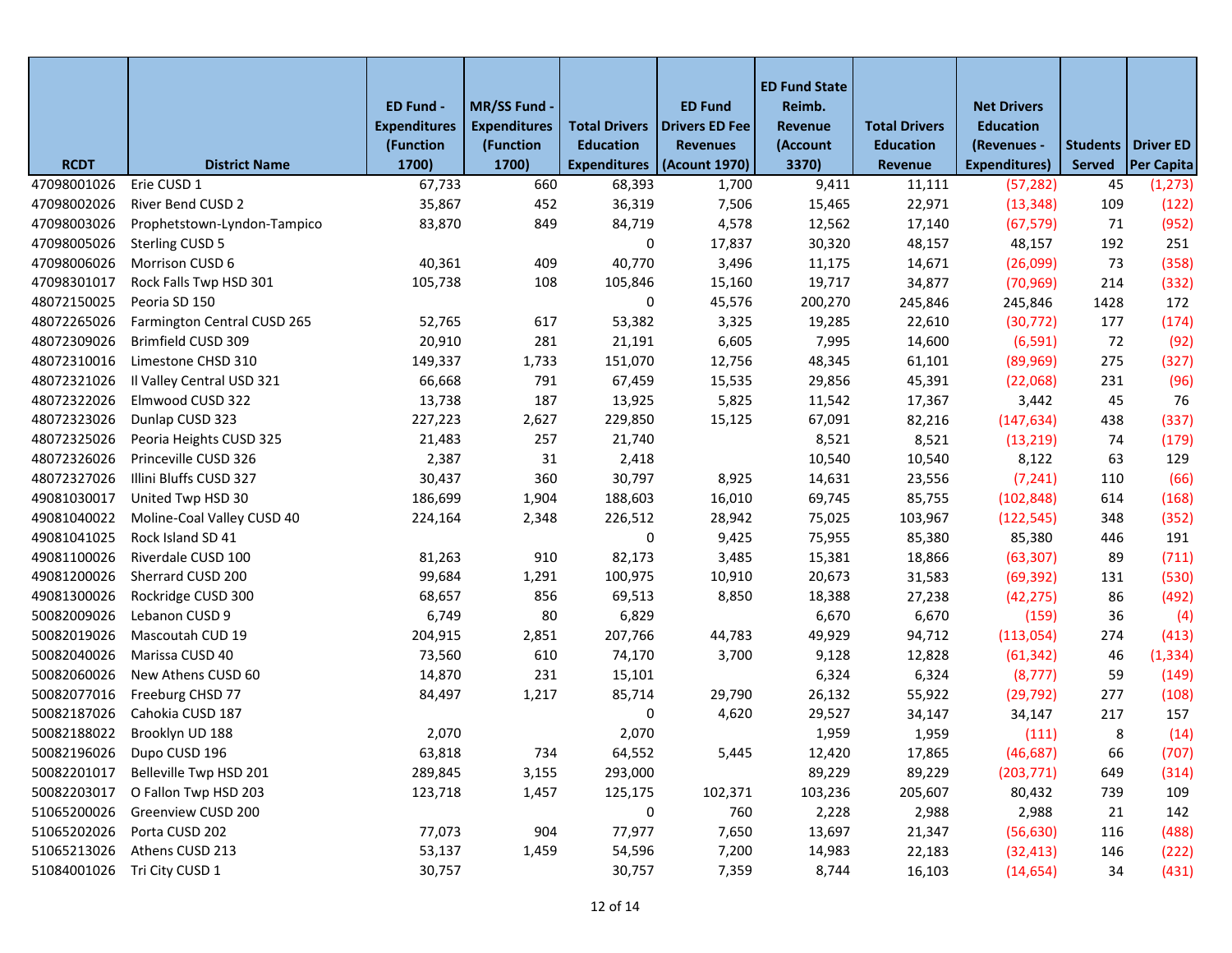|             |                              | ED Fund -<br><b>Expenditures</b> | MR/SS Fund -<br><b>Expenditures</b> | <b>Total Drivers</b> | <b>ED Fund</b><br><b>Drivers ED Fee</b> | <b>ED Fund State</b><br>Reimb.<br>Revenue | <b>Total Drivers</b> | <b>Net Drivers</b><br><b>Education</b> |               |                      |
|-------------|------------------------------|----------------------------------|-------------------------------------|----------------------|-----------------------------------------|-------------------------------------------|----------------------|----------------------------------------|---------------|----------------------|
|             |                              | (Function                        | (Function                           | <b>Education</b>     | <b>Revenues</b>                         | (Account                                  | <b>Education</b>     | (Revenues -                            |               | Students   Driver ED |
| <b>RCDT</b> | <b>District Name</b>         | 1700)                            | 1700)                               | <b>Expenditures</b>  | (Acount 1970)                           | 3370)                                     | <b>Revenue</b>       | <b>Expenditures)</b>                   | <b>Served</b> | <b>Per Capita</b>    |
| 51084003A26 | Rochester CUSD 3A            |                                  |                                     | 0                    |                                         | 39,681                                    | 39,681               | 39,681                                 | 191           | 208                  |
| 51084005026 | Ball Chatham CUSD 5          | 216,267                          | 2,222                               | 218,489              | 60,030                                  | 66,055                                    | 126,085              | (92, 404)                              | 620           | (149)                |
| 51084008026 | Pleasant Plains CUSD 8       | 9,318                            | 117                                 | 9,435                |                                         | 29,249                                    | 29,249               | 19,814                                 | 202           | 98                   |
| 51084010026 | Auburn CUSD 10               | 71,378                           | 918                                 | 72,296               | 8,690                                   | 17,609                                    | 26,299               | (45, 997)                              | 172           | (267)                |
| 51084011026 | Pawnee CUSD 11               |                                  |                                     | 0                    | 2,850                                   | 7,211                                     | 10,061               | 10,061                                 | 96            | 105                  |
| 51084014026 | Riverton CUSD 14             | 61,147                           | 841                                 | 61,988               | 11,345                                  | 15,056                                    | 26,401               | (35,587)                               | 135           | (264)                |
| 51084015026 | Williamsville CUSD 15        | 54,637                           |                                     | 54,637               | 6,050                                   | 23,139                                    | 29,189               | (25, 448)                              | 148           | (172)                |
| 51084016026 | New Berlin CUSD 16           |                                  |                                     | 0                    | 6,020                                   | 8,883                                     | 14,903               | 14,903                                 | 127           | 117                  |
| 51084186025 | Springfield SD 186           | 326,732                          | 3,626                               | 330,358              | 43,355                                  | 249,069                                   | 292,424              | (37, 934)                              | 1982          | (19)                 |
| 53060126026 | Havana CUSD 126              | 25,939                           | 402                                 | 26,341               | 3,287                                   | 10,849                                    | 14,136               | (12, 205)                              | 108           | (113)                |
| 53060189026 | Illini Central CUSD 189      | 8,230                            | 83                                  | 8,313                | 3,075                                   | 9,165                                     | 12,240               | 3,927                                  | 55            | 71                   |
| 53060191026 | Midwest Central CUSD 191     | 43,810                           | 405                                 | 44,215               | 6,025                                   | 12,213                                    | 18,238               | (25, 977)                              | 124           | (209)                |
| 53090303016 | Pekin CSD 303                | 249,090                          | 2,733                               | 251,823              | 6,920                                   | 60,353                                    | 67,273               | (184, 550)                             | 475           | (389)                |
| 53090308016 | Washington CHSD 308          | 316,445                          | 3,449                               | 319,894              | 14,360                                  | 66,588                                    | 80,948               | (238, 946)                             | 380           | (629)                |
| 53090309016 | East Peoria CHSD 309         | 85,704                           | 837                                 | 86,541               | 5,025                                   | 38,606                                    | 43,631               | (42, 910)                              | 343           | (125)                |
| 53090701026 | Deer Creek-Mackinaw CUSD 701 | 49,922                           | 542                                 | 50,464               | 10,600                                  | 15,612                                    | 26,212               | (24, 252)                              | 69            | (351)                |
| 53090702026 | Tremont CUSD 702             | 92,448                           | 1,035                               | 93,483               | 7,850                                   | 11,497                                    | 19,347               | (74, 136)                              | 108           | (686)                |
| 53090703026 | Delavan CUSD 703             | 41,688                           |                                     | 41,688               | 1,420                                   | 6,746                                     | 8,166                | (33, 522)                              | 32            | (1,048)              |
| 53090709026 | Morton CUSD 709              | 173,232                          | 1,753                               | 174,985              |                                         | 38,538                                    | 38,538               | (136, 447)                             | 199           | (686)                |
| 53102006026 | Fieldcrest CUSD 6            | 84,547                           | 947                                 | 85,494               | 4,505                                   | 16,277                                    | 20,782               | (64, 712)                              | 107           | (605)                |
| 53102011026 | El Paso-Gridley CUSD 11      | 106,744                          | 1,171                               | 107,915              | 16,227                                  | 15,964                                    | 32,191               | (75, 724)                              | 88            | (861)                |
| 53102021026 | Lowpoint-Washburn CUSD 21    |                                  |                                     | 0                    |                                         | 5,046                                     | 5,046                | 5,046                                  | 40            | 126                  |
| 53102060026 | Roanoke Benson CUSD 60       | 25,714                           | 371                                 | 26,085               | 5,960                                   | 8,198                                     | 14,158               | (11, 927)                              | 88            | (136)                |
| 53102122017 | County of Woodford School    | 145,575                          | 1,545                               | 147,120              | 38,232                                  | 45,748                                    | 83,980               | (63, 140)                              | 305           | (207)                |
| 53102140026 | Eureka CUD 140               | 52,343                           | 829                                 | 53,172               | 20,716                                  | 21,293                                    | 42,009               | (11, 163)                              | 170           | (66)                 |
| 54092001026 | <b>Bismarck Henning CUSD</b> |                                  |                                     | 0                    |                                         | 4,224                                     | 4,224                | 4,224                                  | 104           | 41                   |
| 54092002026 | Westville CUSD 2             | 31,844                           | 394                                 | 32,238               |                                         | 15,030                                    | 15,030               | (17, 208)                              | 106           | (162)                |
| 54092004026 | Georgetown-Ridge Farm CUD 4  | 33,881                           | 380                                 | 34,261               | 4,858                                   | 14,587                                    | 19,445               | (14, 816)                              | 99            | (150)                |
| 54092011026 | Hoopeston Area CUSD 11       |                                  |                                     | 0                    | 3,750                                   | 18,754                                    | 22,504               | 22,504                                 | 62            | 363                  |
|             | 54092076026 Oakwood CUSD 76  | 72,842                           | 586                                 | 73,428               |                                         | 14,449                                    | 14,449               | (58, 979)                              | 125           | (472)                |
| 54092118024 | Danville CCSD 118            | 58,807                           | 603                                 | 59,410               | 18,234                                  | 55,620                                    | 73,854               | 14,444                                 | 468           | 31                   |
| 54092225017 | Armstrong Twp HSD 225        |                                  |                                     | 0                    |                                         | 5,321                                     | 5,321                | 5,321                                  | 32            | 166                  |
| 54092512026 | Salt Fork CUSD 512           |                                  |                                     | 0                    |                                         | 10,325                                    | 10,325               | 10,325                                 | 65            | 159                  |
| 56099200U26 | Beecher CUSD 200U            | 18,738                           | 268                                 | 19,006               | 13,000                                  | 10,050                                    | 23,050               | 4,044                                  | 50            | 81                   |
| 56099202022 | Plainfield SD 202            | 966,885                          | 11,416                              | 978,301              |                                         | 390,848                                   | 390,848              | (587, 453)                             | 2232          | (263)                |
| 56099204017 | Joliet Twp HSD 204           | 325,709                          | 4,038                               | 329,747              | 140,721                                 | 200,786                                   | 341,507              | 11,760                                 | 1069          | 11                   |